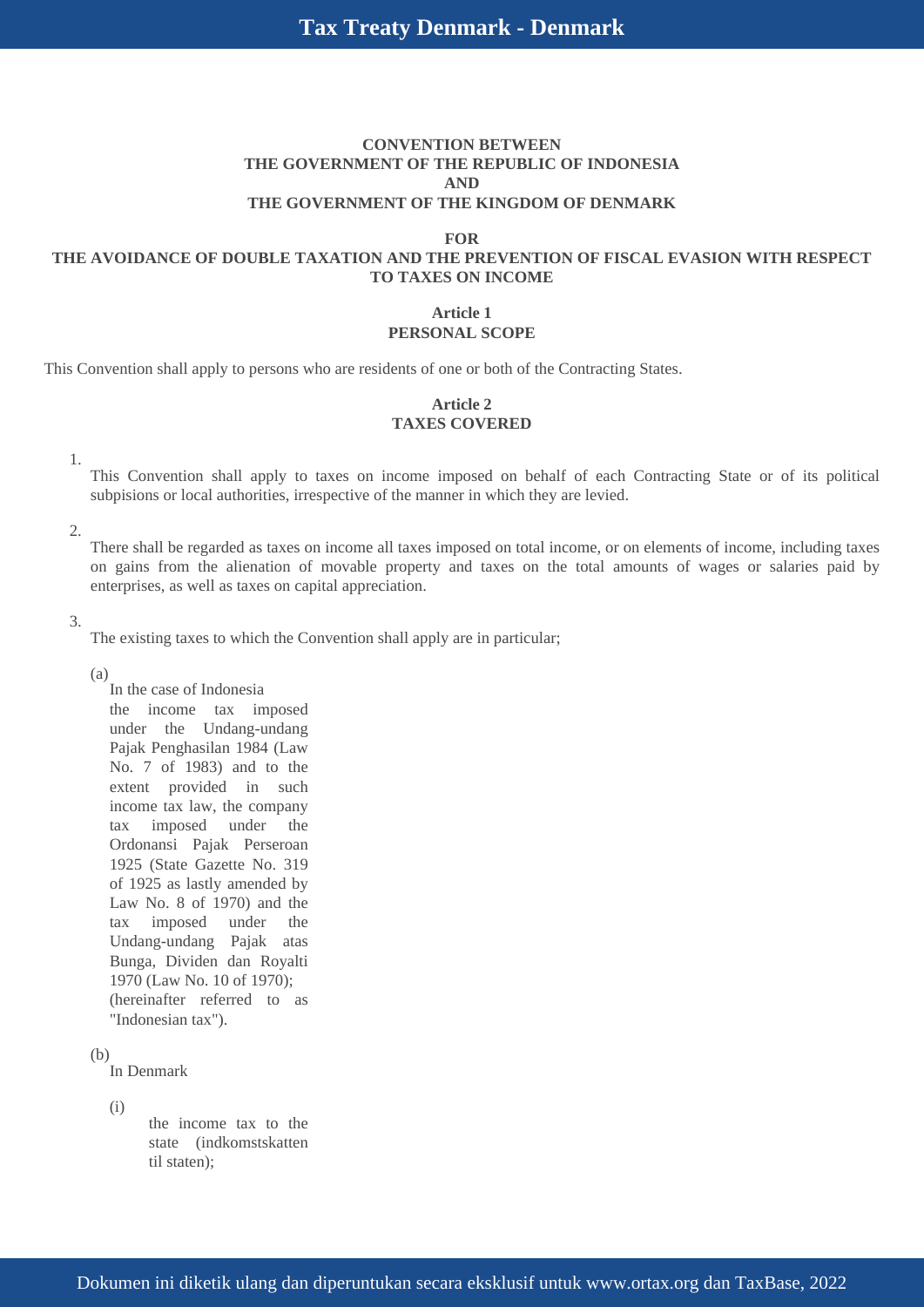(ii) the municipal income tax (den kommunale indkomstskat);  $(iii)$ the income tax to the county municipalities (den amtskommunale indkomstskat); (iv) the old age pension contribution (folkepensionsbidraget); (v) the seamen's tax (somandsskatten); (vi) the special income tax (den saerlige indkomstskat); (vii) the church tax (kirkeskatten);  $(viii)$ the tax on pidends (udbytteskatten);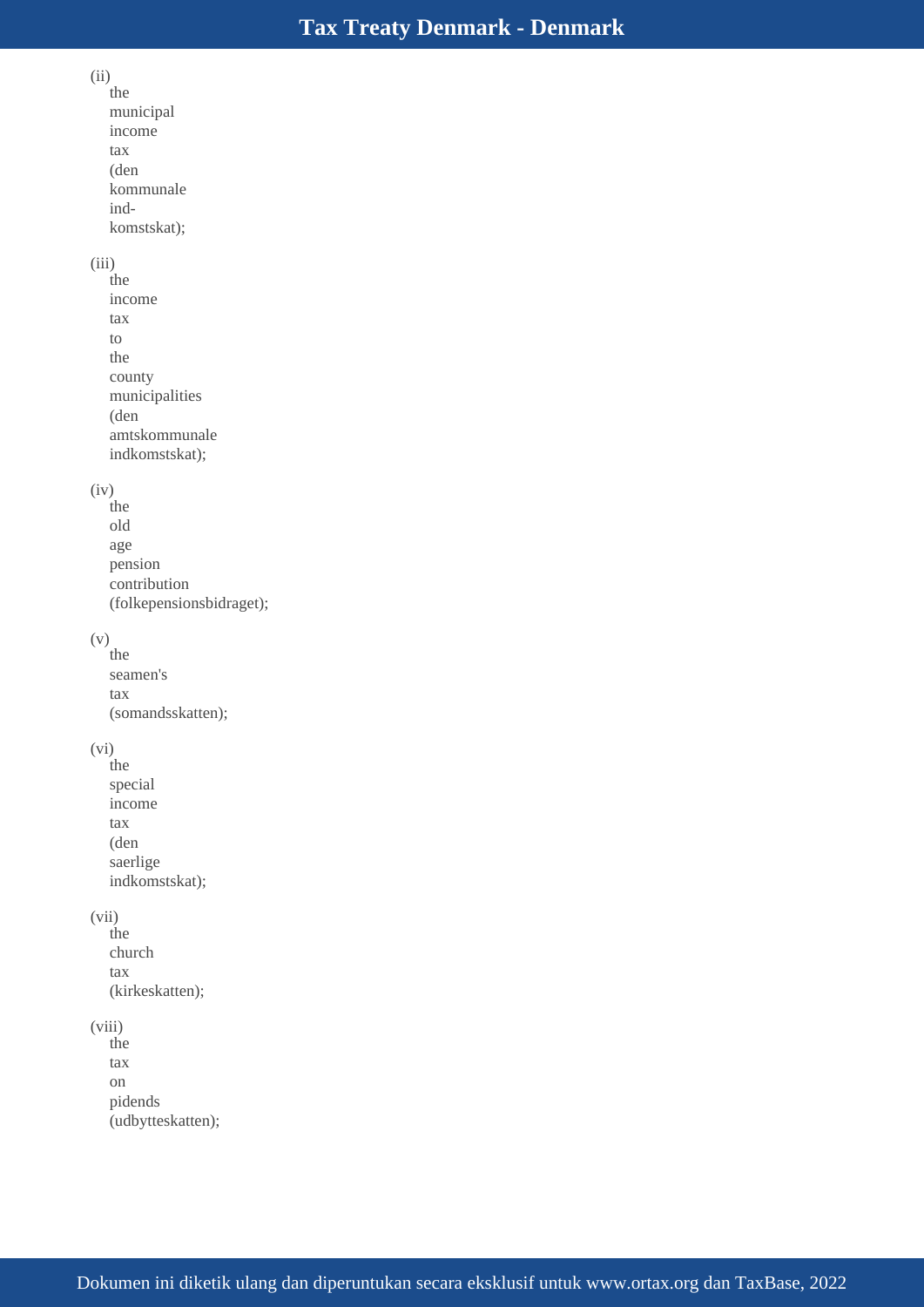(ix) the contribution to the sickness "per diem" fund (bidrag til dagpengefonden);

(x)

taxes imposed under the Hydrocarbon Tax Act (skatter i henhold til kulbrinteskatteloven); (hereinafter

referred to as "Danish tax").

4.

The Convention shall apply also to any identical or substantially similar taxes which are imposed after the date of signature of this Convention in addition to, or in place of, the existing taxes. The competent authorities of the Contracting States shall notify to each other any substantial changes which have been made in their respective taxation laws.

# **Article 3 GENERAL DEFINITIONS**

1.

In this Convention, unless the context otherwise requires :

(a)

terms "a Contracting State" and "the other Contracting State" mean Denmark or Indonesia as the context requires;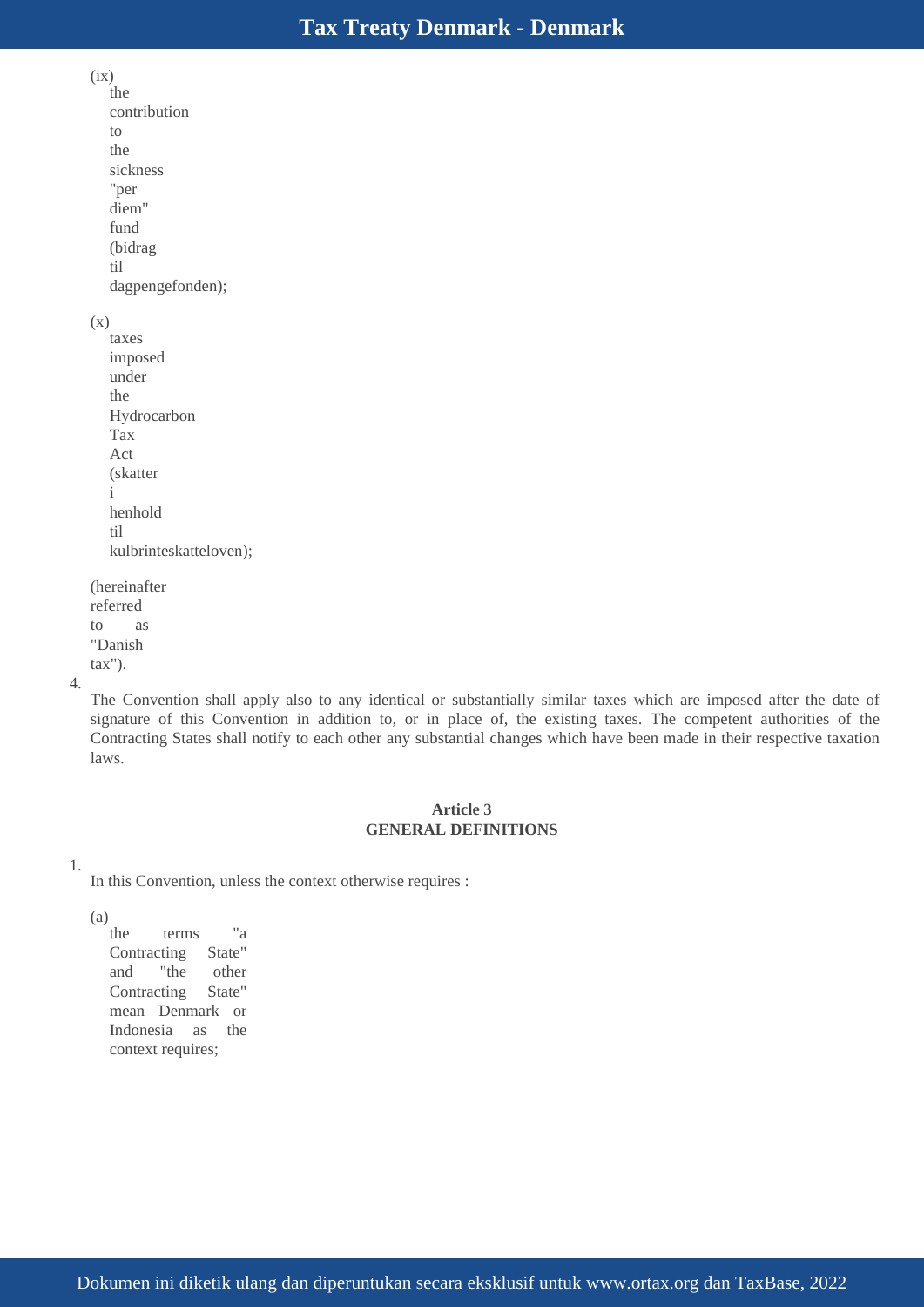(b)

the term "Denmark" means the Kingdom of Denmark including any area outside the territorial sea of Denmark which in accordance with international law has been designated under Danish laws as an area within which Denmark may exercise sovereign rights with respect to exploration and exploitation of the natural resources of the sea-bed or its subsoil; the term does not comprise the Faroe Islands and Greenland;

# $(c)$ <br>the

term "Indonesia" comprises the territory of the Republic of Indonesia as defined in its laws and such parts of the continental shelf and adjacent seas, over which the Republic of Indonesia has sovereignty, sovereign rights or other rights in accordance with international law;

### (d)

the term "person" comprises an inpidual, a company and any other body of persons;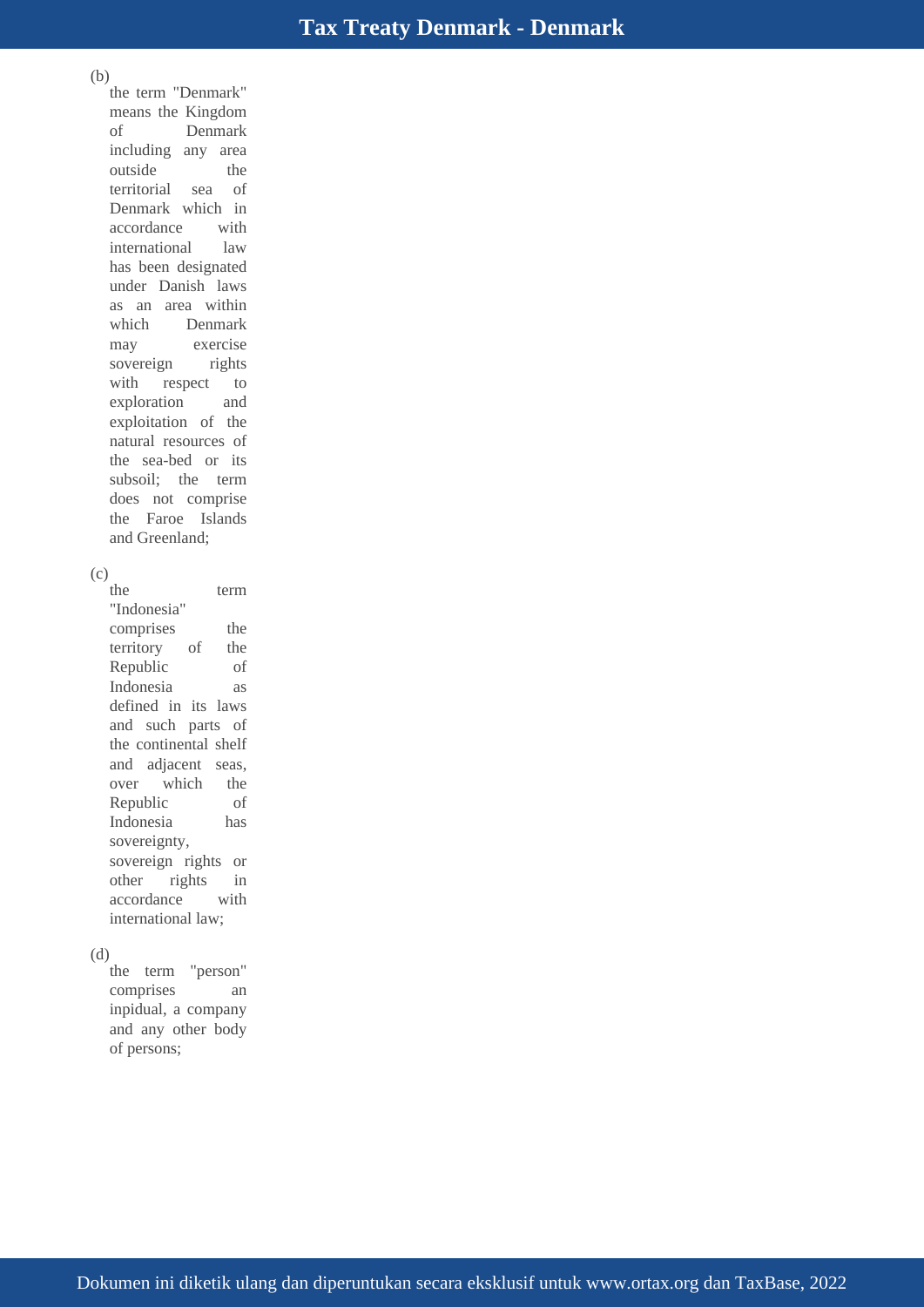(e)

the term "company" means any body corporate or any entity which is treated as a body corporate for tax purposes;

(f) term "tax" means Danish tax or Indonesian tax as the context requires;

# $(g)$ <br>the

terms "enterprise of a Contracting State" and "enterprise of the other Contracting State" mean, respectively, an enterprise carried on by a resident of a Contracting State and an enterprise carried on by the other Contracting State:

# (h)

the term "nationals" means :

## (1)

all inpiduals possessing the nationality of a Contracting State;

(2)

all legal persons, partnerships and associations deriving their status as such from the law in force in a Contracting State;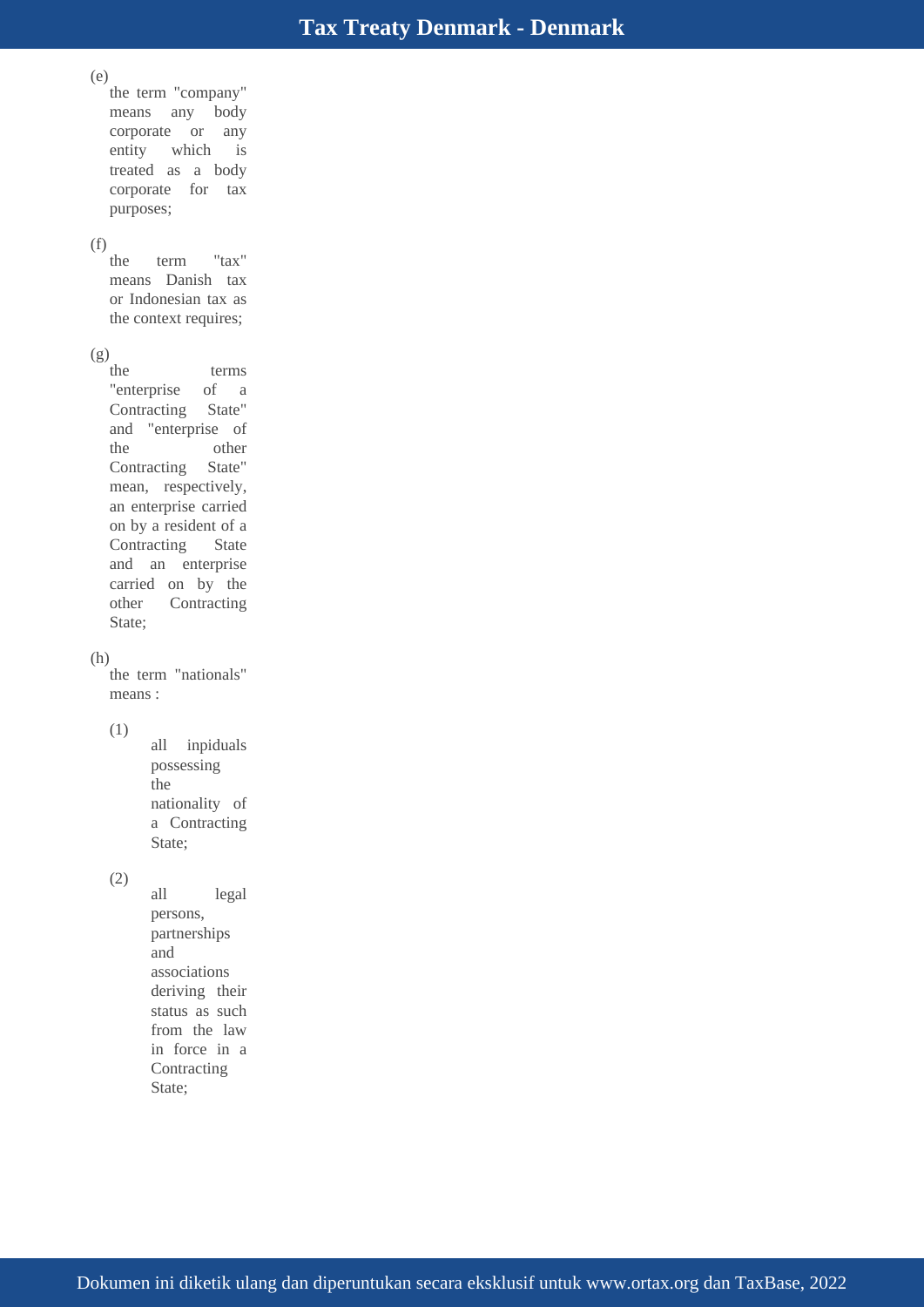(i) the term "international traffic" means any transport by a ship or aircraft operated by an enterprise of a Contracting State, except when the ship or aircraft is operated solely between places in the other Contracting State;

### (i)

the term "competent authority" means :

(1)

in the case of Denmark, the Minister for Inland Revenue, Customs and Excise or his authorized representative;

(2)

in the case of Indonesia, the Minister of Finance or his authorized representative.

2.

As regards the application of the Convention by a Contracting State any term not otherwise defined shall, unless the context otherwise requires, have the meaning which it has under the laws of that Contracting State relating to the taxes which are the subject of the Convention.

# **Article 4 FISCAL DOMICILE**

1.

For the purpose of this Convention, the term "resident of a Contracting State" means any person who, under the law of that State, is liable to taxation therein by reason of his domicile, residence, place of management or any other criterion of a similar nature. But this term does not include any person who is liable to tax in that Contracting State in respect only of income from sources therein or capital situated in that State.

2.

Where by reason of the provisions of paragraph 1 an inpidual is a resident of both Contracting States, then his status shall be determined as follows: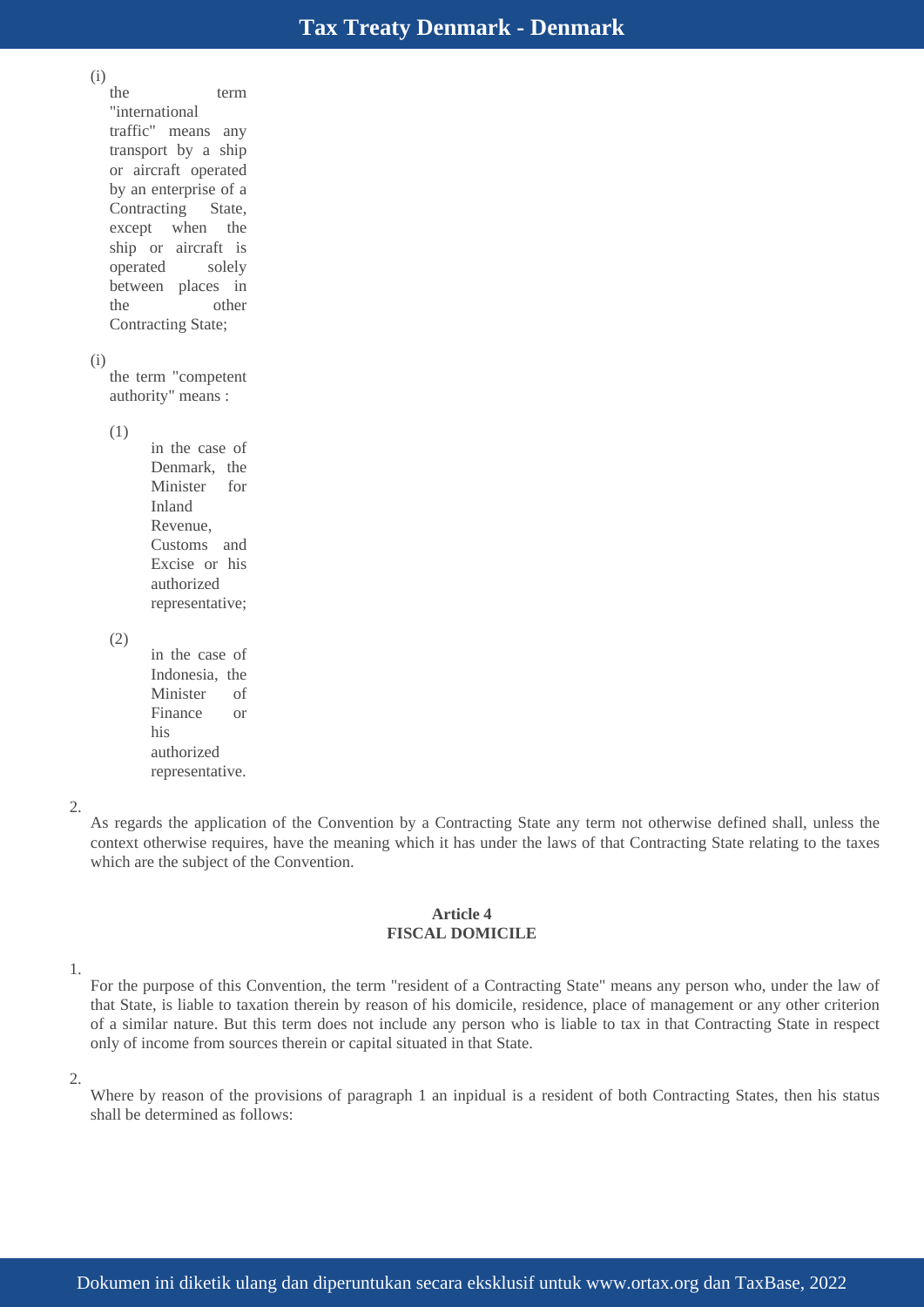# **Tax Treaty Denmark - Denmark**

he shall be deemed to be a resident of the Contracting State in which he has a permanent home available to him. If he has a permanent home available to him in both Contracting States, he shall be deemed to be a resident of the Contracting State with which his personal and economic relations are closer (centre of vital interests);

b.

a.

if the Contracting State in which he has his centre of vital interests cannot be determined, or if he has not a permanent home available to him in either Contracting State, he shall be deemed to be a resident of the Contracting State in which he has an habitual abode;

c.

if he has an habitual abode in both Contracting States or in neither of them, the competent authorities of the two Contracting States shall settle the question by mutual agreement.

3.

Where by reason of the provisions of paragraph 1 a person other than an inpidual is a resident of both Contracting States, then it shall be deemed to be a resident of the Contracting State in which its place of effective management is situated. If a place of effective management is considered as situated in both Contracting States, the competent authorities of the Contracting States shall settle the question by mutual agreement.

# **Article 5 PERMANENT ESTABLISHMENT**

1.

For the purposes of this Convention, the term "permanent establishment" means a fixed place of business through which the business of the enterprise is wholly or partly carried on.

# 2.<br>The

term "permanent establishment" shall include especially :

- (a) a place of management;
- (b) a branch;
- (c) an office;
- (d) a factory;
- (e) a workshop;
- (f)
- a mine, an oil gas well, a quarry or any other place of extraction of natural resources;

3.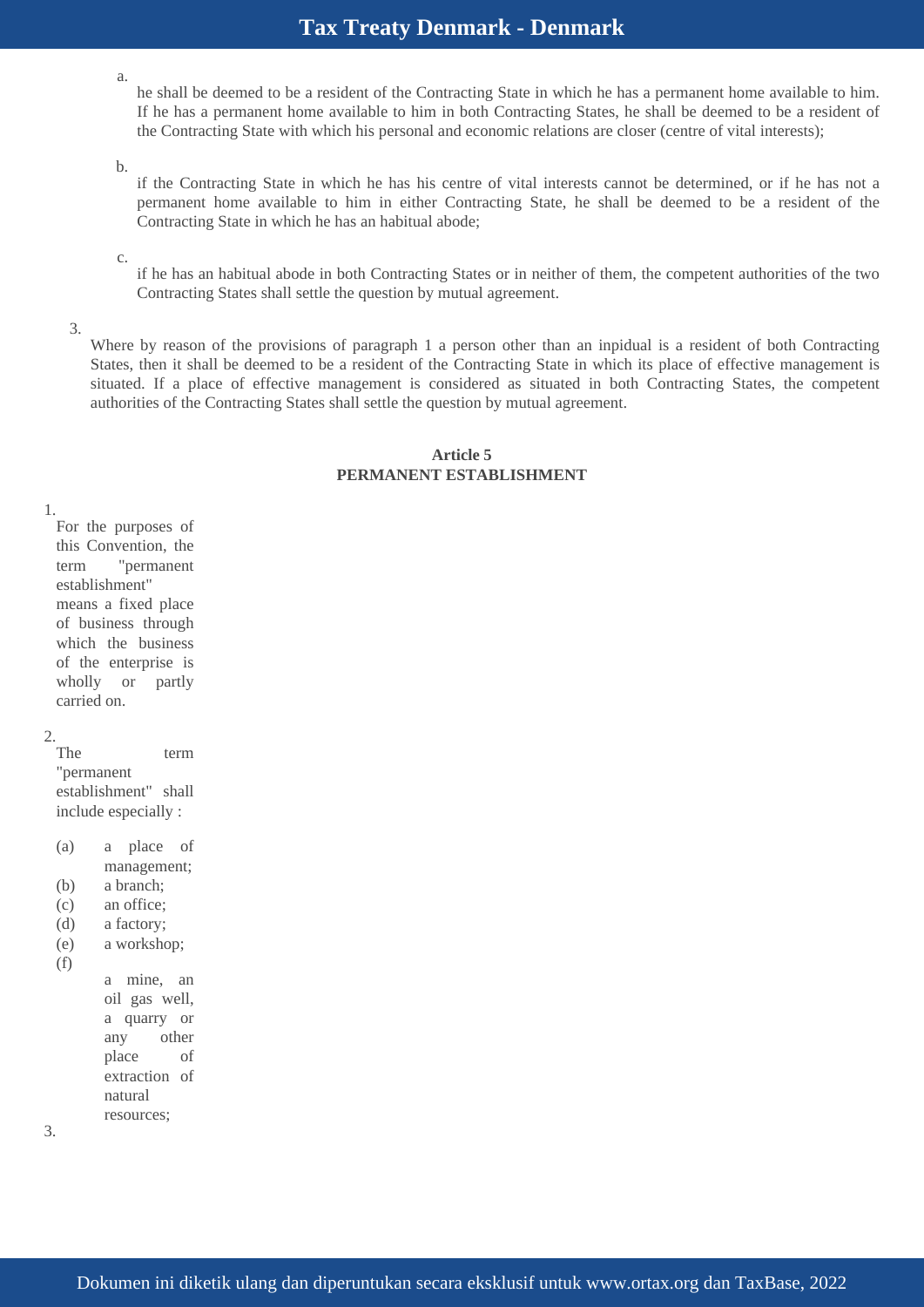# **Tax Treaty Denmark - Denmark**

The term "permanent establishment" likewise encompasses; (a) a building site or construction project or supervisory activities in connection therewith, where such site, project or activity continues for a period of more than

(b)

an assembly or installation project which exists for more than three months;

six months;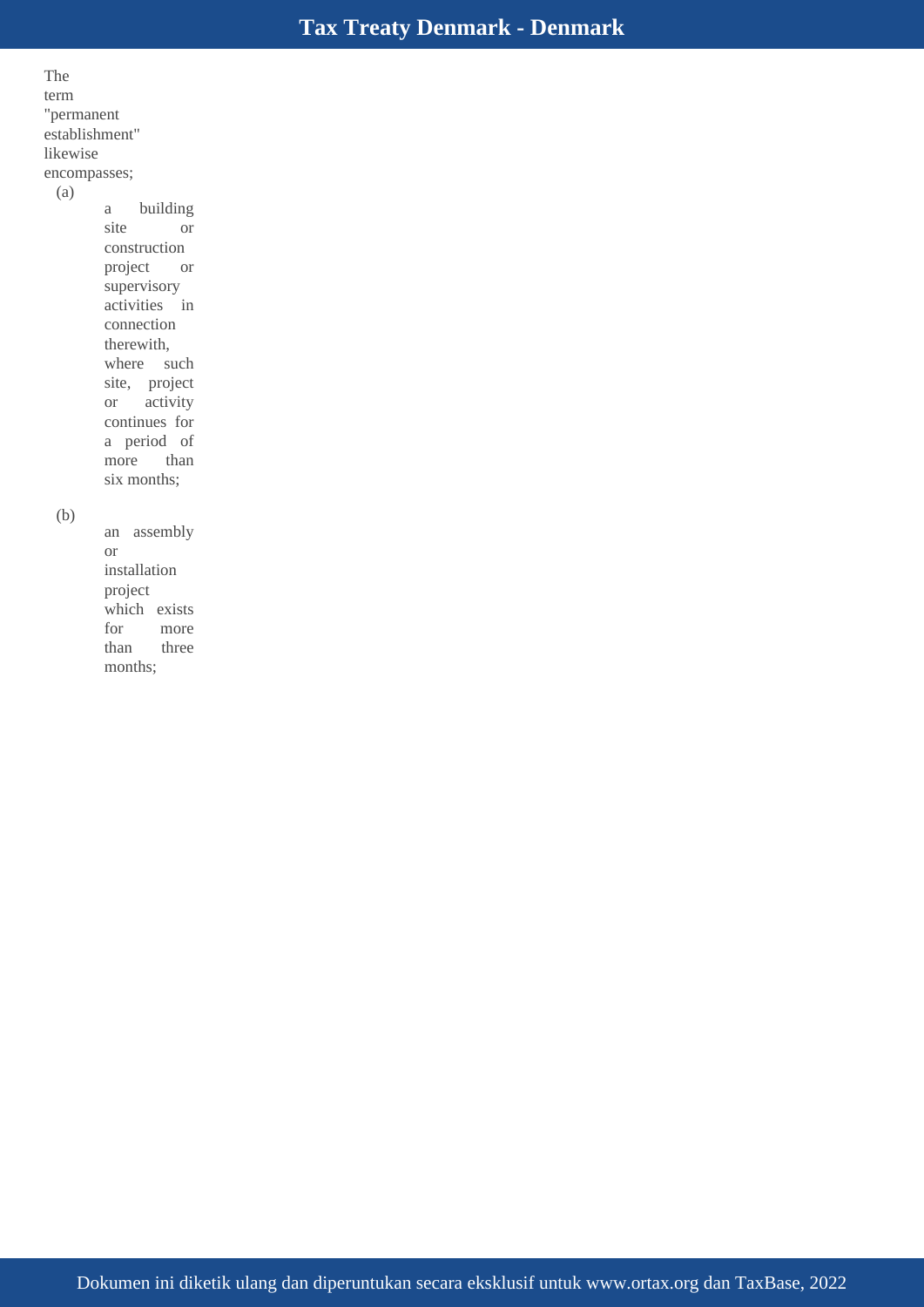(c) the furnishing of services, including consultancy services, by an enterprise through employees or other personnel engaged by the enterprise for such purpose, but only where activities of that nature continues (for the same or a connected project) within the country for a period or periods aggregating more than three months within any 12 month period.

4. term "permanent establishment" shall be deemed not to include :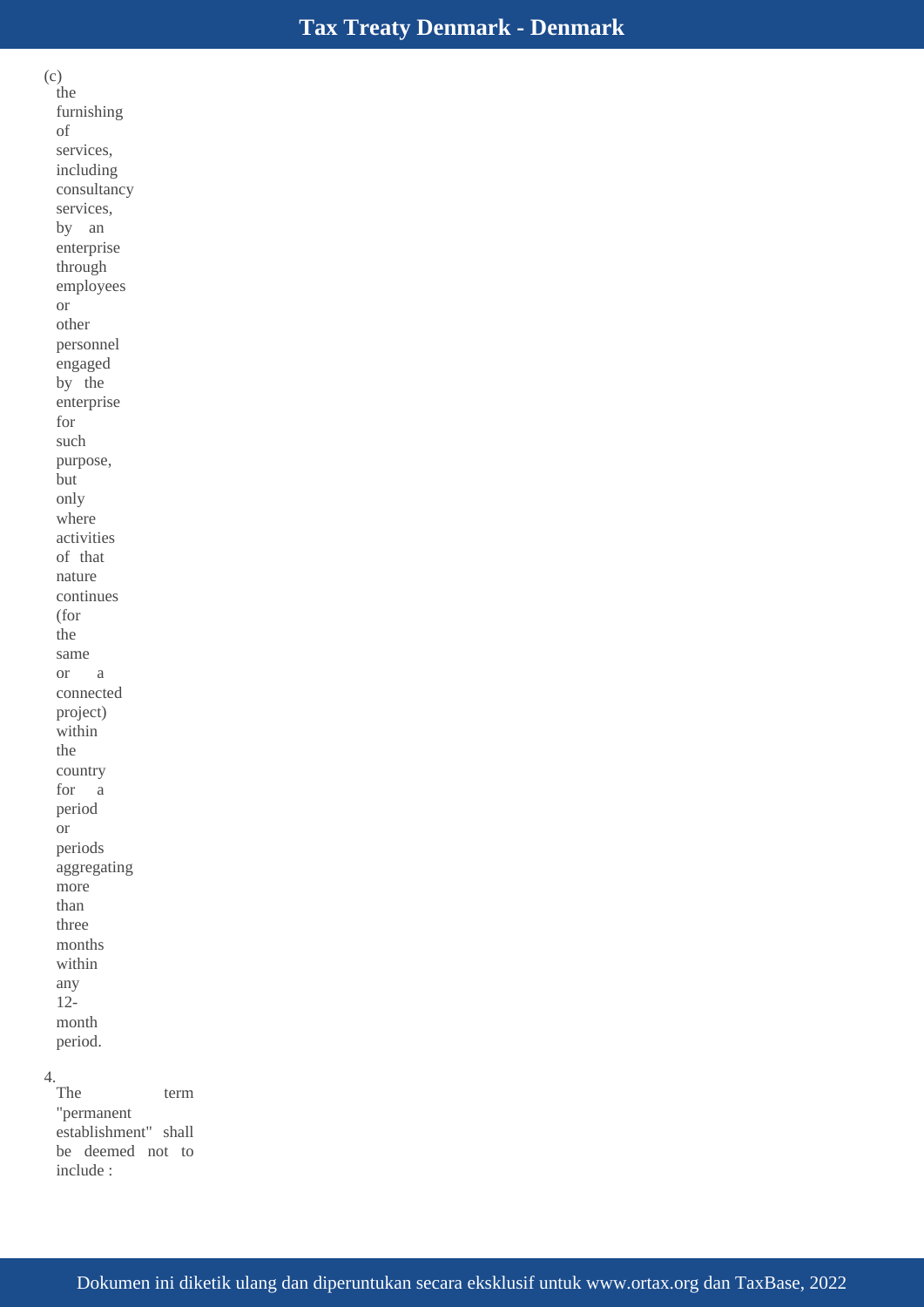(a) the use of facilities solely for the purpose of storage or display of goods or merchandise belonging to the enterprise;

# (b)

the maintenance of a stock of goods or merchandise belonging to the enterprise solely for the purpose of storage or display;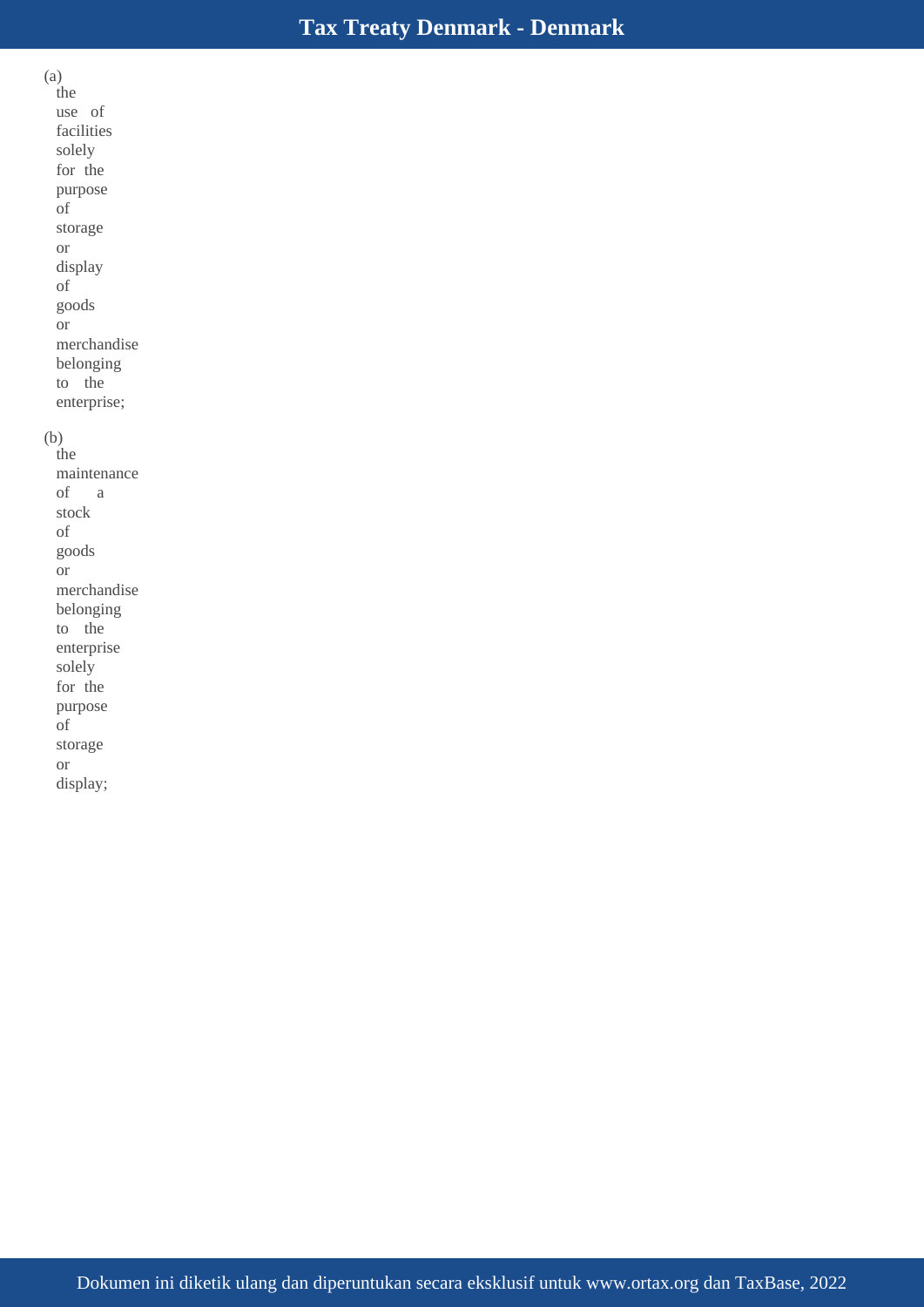(c) the maintenance of a stock of goods or merchandise belonging to the enterprise solely for the purpose of processing by another enterprise;

# (d)

the maintenance of a fixed place of business solely for the purpose of purchasing goods or merchandise, or for collecting information, for the enterprise;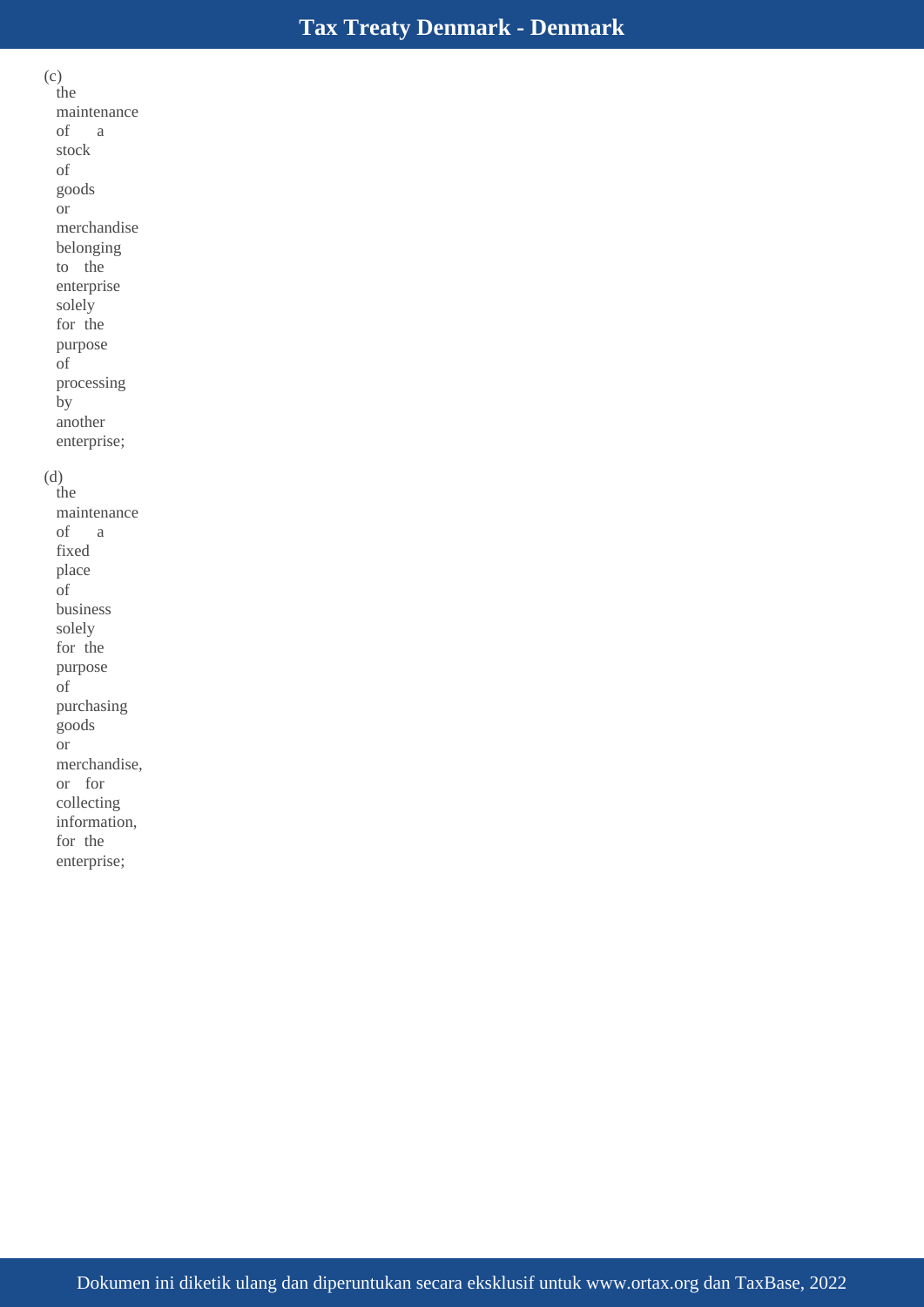the maintenance of a fixed place of business solely for the purpose of advertising, for the supply of information, for scientific research or for similar activities which have a preparatory or auxiliary character for the enterprise.

(e)

# 5.

Notwithstanding, the provisions of paragraphs 1 and 2, sub-paragraphs (a)- (f), where a person -- other than an agent of an independent status to whom paragraph 6 applies -- is acting in a Contracting State on behalf of an enterprise of the other Contracting State, that enterprise shall be deemed to have a permanent establishment in the first-mentioned Contracting State in respect of any activities which that person undertakes for the enterprise, if such a person: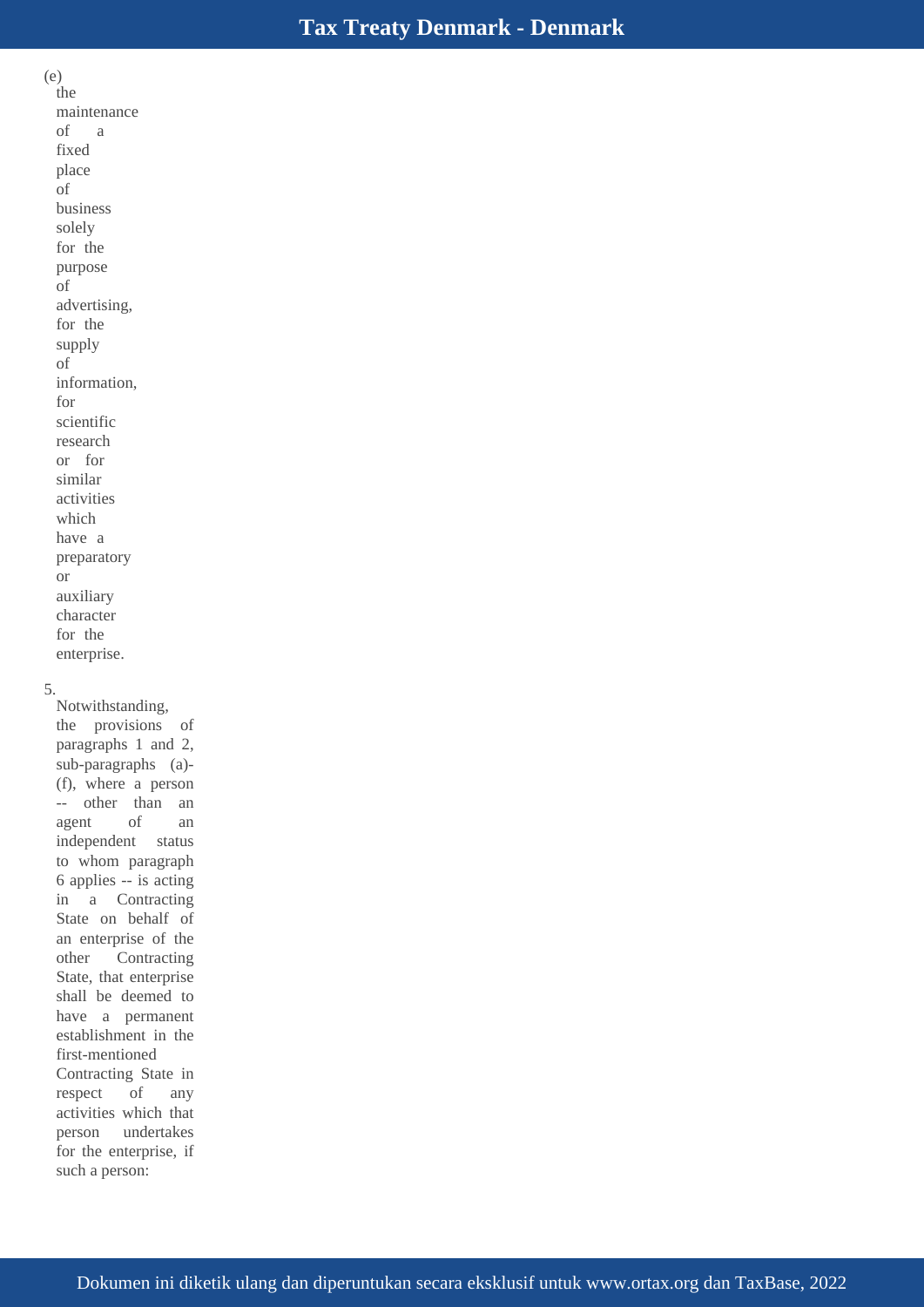(a)has and habitually exercises in that State an authority to conclude contracts in the name of the enterprise, unless the activities of such person are limited to those mentioned in paragraph 4 which, if exercised through a fixed place of business, would not make this fixed place of business a permanent establishment under the provisions of that paragraph; or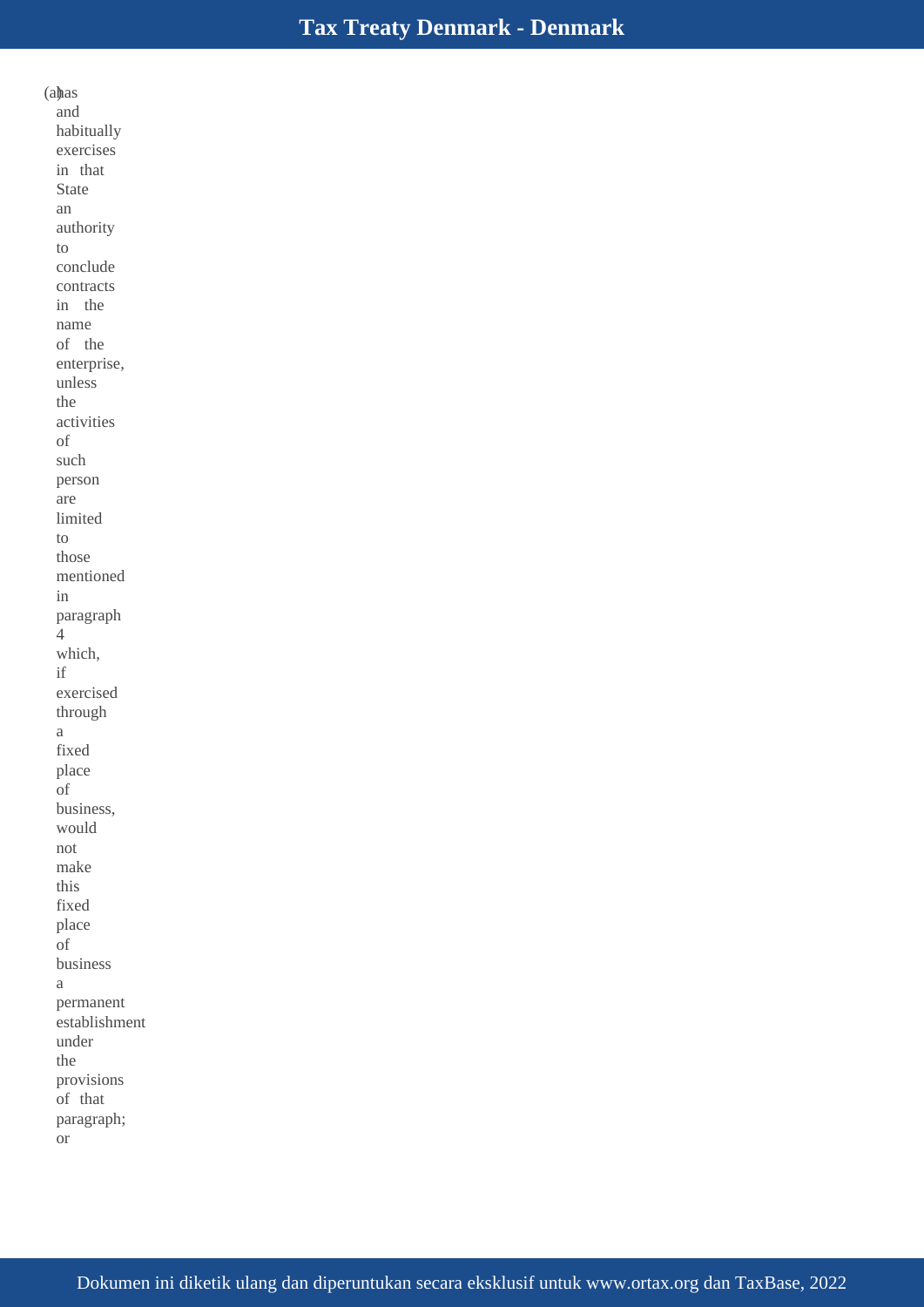(bhas not such authority, but habitually maintains in the firstmentioned State a stock of goods or merchandise from which he regularly delivers goods or merchandise on behalf of the enterprise.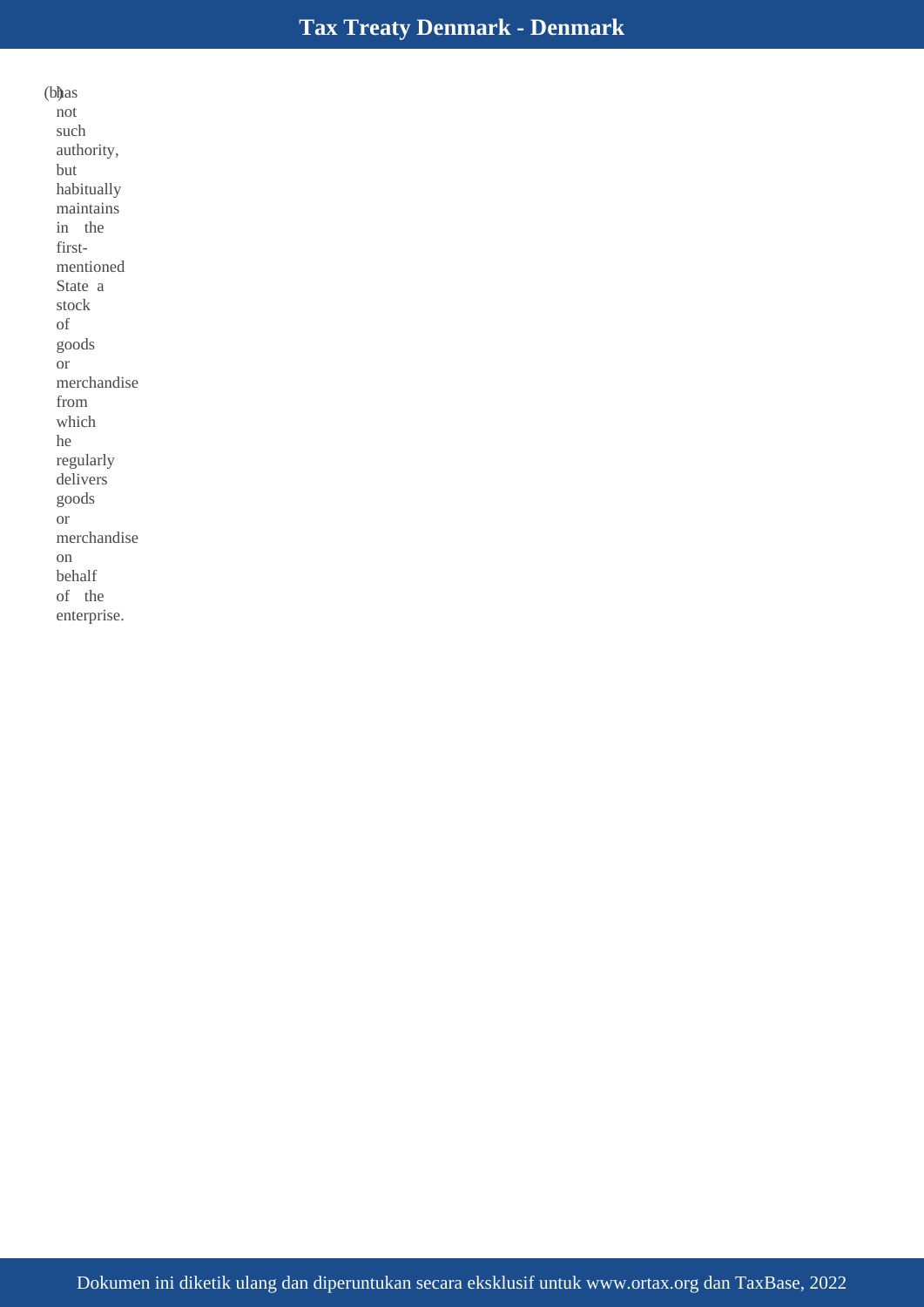An enterprise of a Contracting State shall not be deemed to have a permanent establishment in the other Contracting State merely because it carries on business in that other State through a broker, general commission agent or any other agent of an independent status, where such persons are acting in the ordinary course of their business. However, when the activities of such an agent are devoted wholly or almost wholly to the business of that enterprise, he shall not be considered an agent of an independent status within the meaning of this paragraph.

7. insurance enterprise of a Contracting State shall, except with regard to reinsurance, be deemed to have a permanent establishment in the other Contracting State if it collects premiums in the territory of that other State or insures risks situated there through an employee or through a representative who is not an agent of independent status within the meaning of paragraph 6.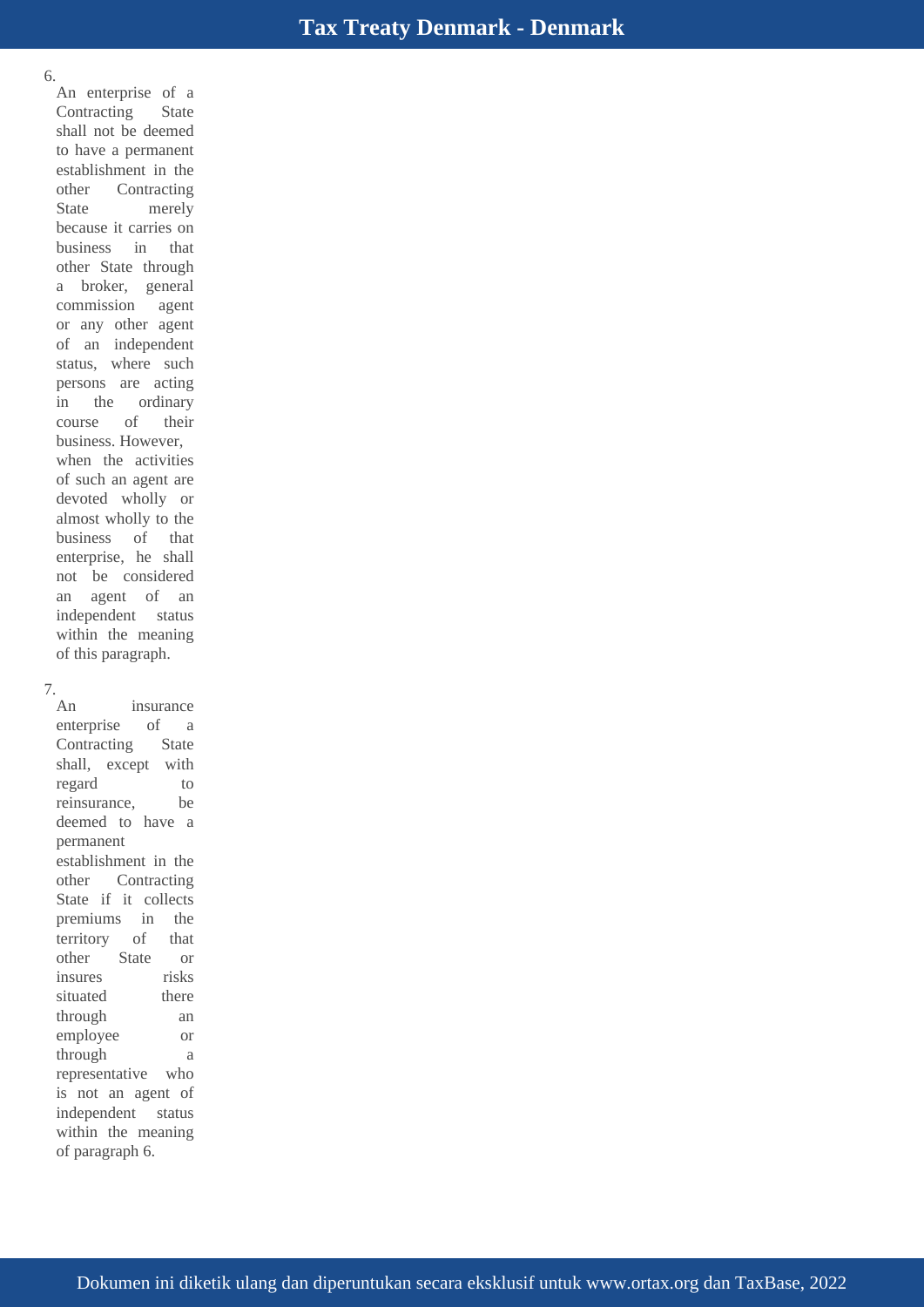8. fact that a company which is a resident of a Contracting State controls or is controlled by a company which is a resident of the other Contracting State, or which carries on business in that other State (whether through a permanent establishment or otherwise), shall not of itself constitute either company a permanent establishment of the other.

# **Article 6 INCOME FROM IMMOVABLE PROPERTY**

1.

Income from immovable property including income from agriculture, forestry, a farm or plantation may be taxed in the Contracting State in which such property is situated.

2.

The term "immovable property" shall be defined in accordance with the law of the Contracting State in which the property in question is situated. The term shall in any case include property accessory to immovable property, livestock and equipment used in agriculture and forestry, rights to which the provisions of general law respecting landed property apply, usufruct of immovable property, rights to explore for or to exploit mineral deposits, sources and other natural resources and rights to amounts computed by reference to the amount or value of production from such resources; ships and aircraft shall not be regarded as immovable property.

3.

The provisions of paragraph 1 shall apply to income derived from the direct use, letting, or use in any other form of immovable property.

4.

The provisions of paragraph 1 and 3 shall also apply to income from immovable property of an enterprise and to income from immovable property used for the performance of professional services.

# **Article 7 BUSINESS PROFITS**

1.

The profits of an enterprise of a Contracting State shall be taxable only in that State unless the enterprise carries on business in the other Contracting State through a permanent establishment situated therein. If the enterprise carries on business as aforesaid, the profits of the enterprise may be taxed in the other State but only so much of them as is attributable to: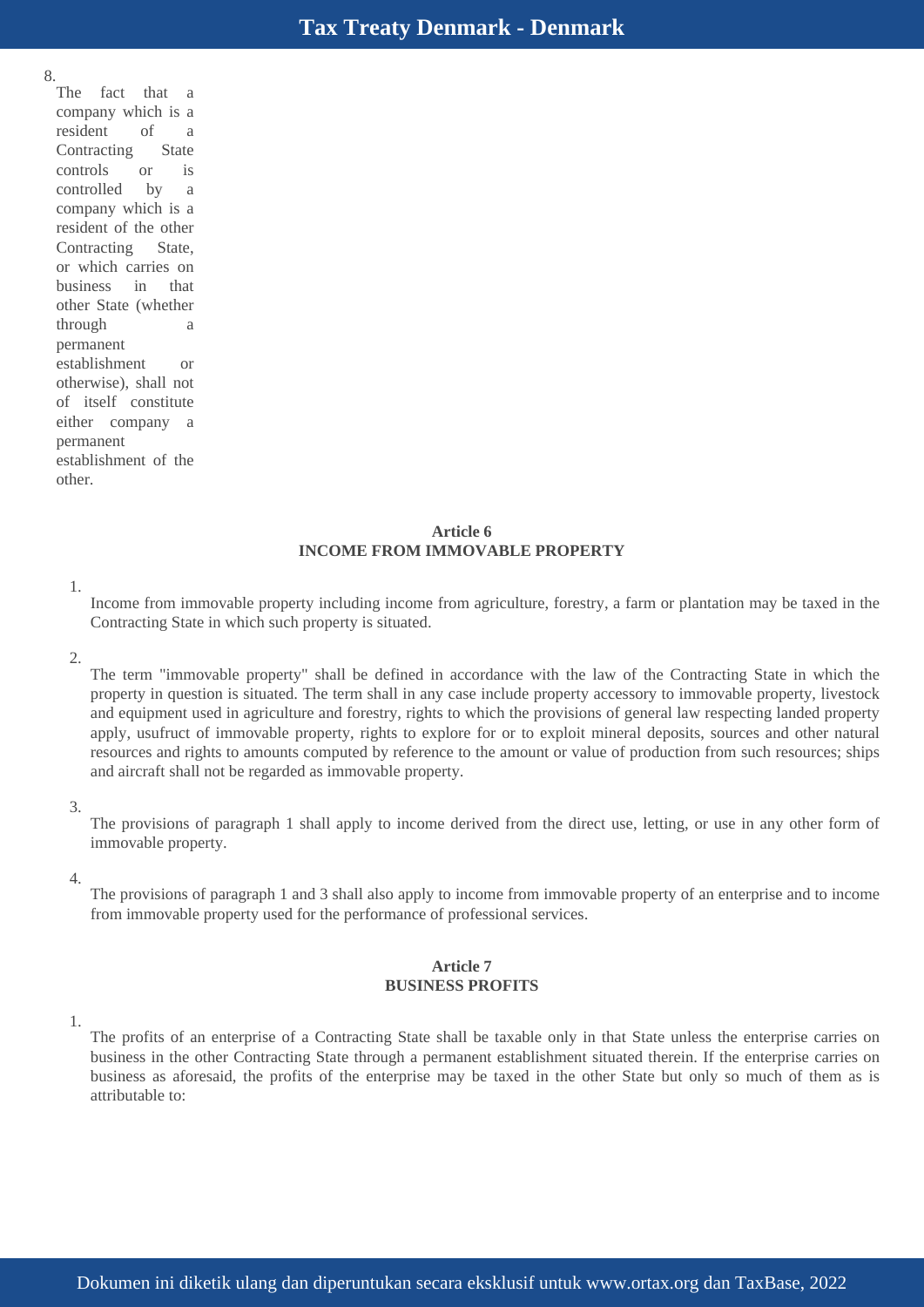(a)

that permanent establishment;

 $(h)$ 

sales in that other State of goods or merchandise of the same or similar kind as those sold through that permanent establishment; or

 $(c)$ 

other business activities carried on in that other State of the same or similar kind as those effected through that permanent establishment.

2.

Subject to the provisions of paragraph 3, where an enterprise of a Contracting State carries on business in the other Contracting State through a permanent establishment situated therein, there shall in each Contracting State be attributed to that permanent establishment the profits which it might be expected to make if it were a distinct and separate enterprise engaged in the same or similar activities under the same or similar conditions and dealing wholly independently with the enterprise of which it is a permanent establishment.

3.

In the determination of the profits of a permanent establishment there shall be allowed as deductions expenses which are incurred for the purposes of the permanent establishment including executive and general administrative expenses so incurred, whether in the State in which the permanent establishment is situated or elsewhere.

4.

Insofar as it has been customary in a Contracting State to determine the profits to be attributed to a permanent establishment on the basis of an apportionment of the total profits of the enterprise to its various parts, nothing in paragraph 2 shall preclude that Contracting State from determining the profits to be taxed by such an apportionment as may be customary; the method of apportionment adopted shall, however, be such that the result shall be in accordance with the principles embodied in this Article.

5.

No profits shall be attributed to a permanent establishment by reason of the mere purchase by that permanent establishment of goods or merchandise solely for the enterprise.

# **Article 8 SHIPPING AND AIR TRANSPORT**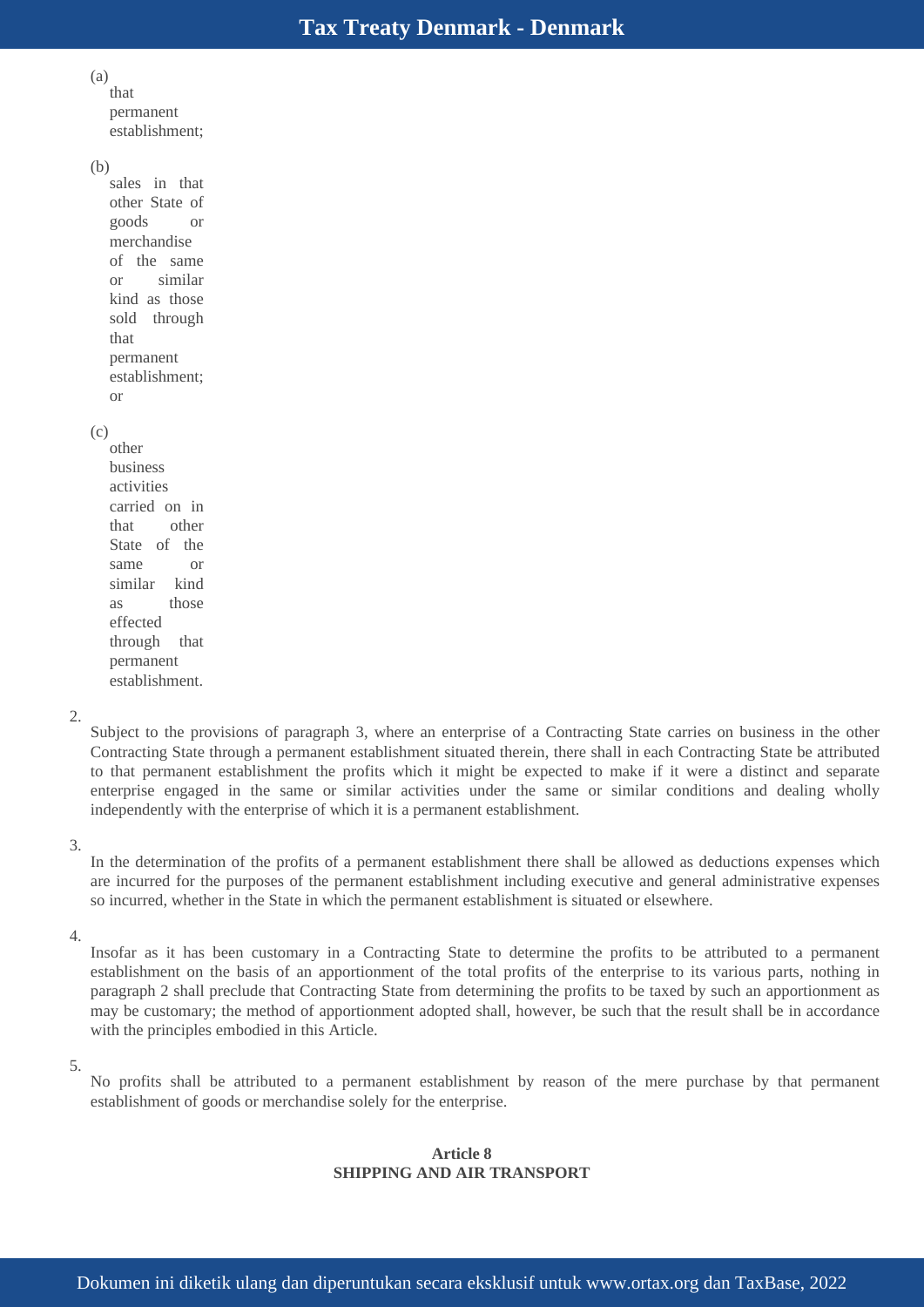1.

Profits from the operation of ships or aircraft in international traffic carried on by an enterprise of a Contracting State shall be taxable only in that State.

#### 2.

The provisions of paragraph 1 shall also apply to profits derived from the participation in a pool, a joint business or in an international operating agency.

3.

With respect to profits derived by the Danish, Norwegian and Swedish air transport consortium, known as the Scandinavian Airlines System (SAS), the provisions of paragraph 1 shall only apply to such part of the profits as corresponds to the shareholding in the consortium held by Det Danske Luftfartelskab (DDL), the Danish partner of Scandinavian Airlines System (SAS).

# **Article 9 ASSOCIATED ENTERPRISES**

1.

Where :

(a) an enterprise of a Contracting State participates directly or indirectly in the management, control or capital of an enterprise of the other Contracting State; or

(b) the same persons participate directly or indirectly in the management, control or capital of an enterprise of a Contracting State and an enterprise of the other Contracting State,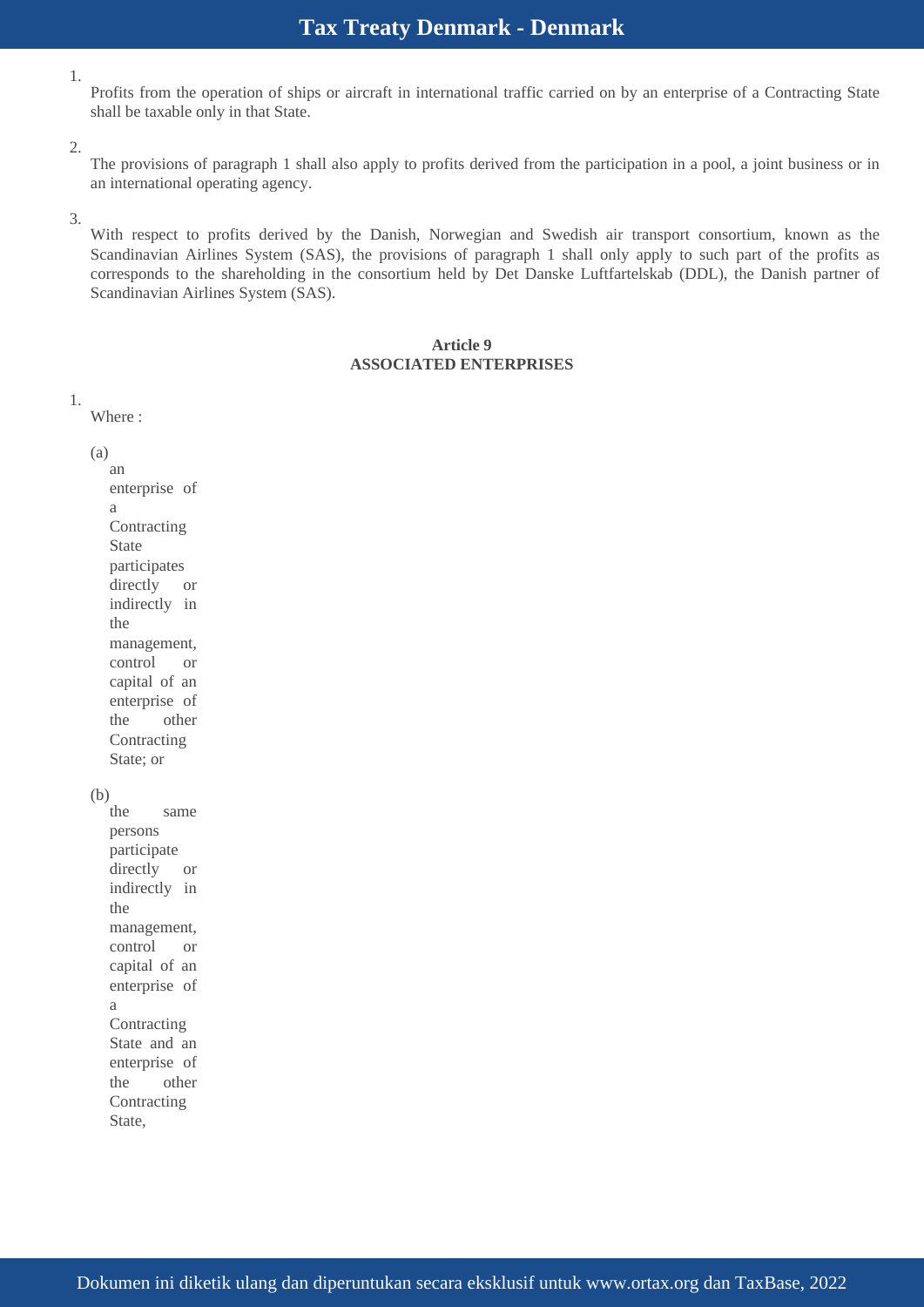and in either case conditions are made or imposed between the two enterprises in their commercial or financial relations which differ from those which would be made between independent enterprises, then any profits which would, but for those conditions, have accrued to one of the enterprises, but, by reason of those conditions, have not so accrued, may be included in the profits of that enterprise and taxed accordingly.

2.

Where profits on which an enterprise of a Contracting State has been charged to tax in that State are also included in the profits of an enterprise of the other Contracting State and taxed accordingly, and the profits so included are profits which would have accrued to that enterprise of the other State if the conditions made between the enterprises had been those which would have been made between independent enterprises, then the first-mentioned State shall make an appropriate adjustment to the amount of tax charged on those profits in the first-mentioned State. In determining such an adjustment due regard shall be had to the other provisions of this Convention in relation to the nature of the income, and for this purpose the competent authorities of the Contracting States shall if necessary consult each other.

# **Article 10 DIVIDENDS**

1.

Dividends paid by a company which is a resident of a Contracting State to a resident of the other Contracting State may be taxed in that other State.

2.

However, such pidends may be taxed in the Contracting State of which the company paying the pidends is a resident, and according to the law of that State, but if the recipient is the beneficial owner of the pidends the tax so charged shall not exceed: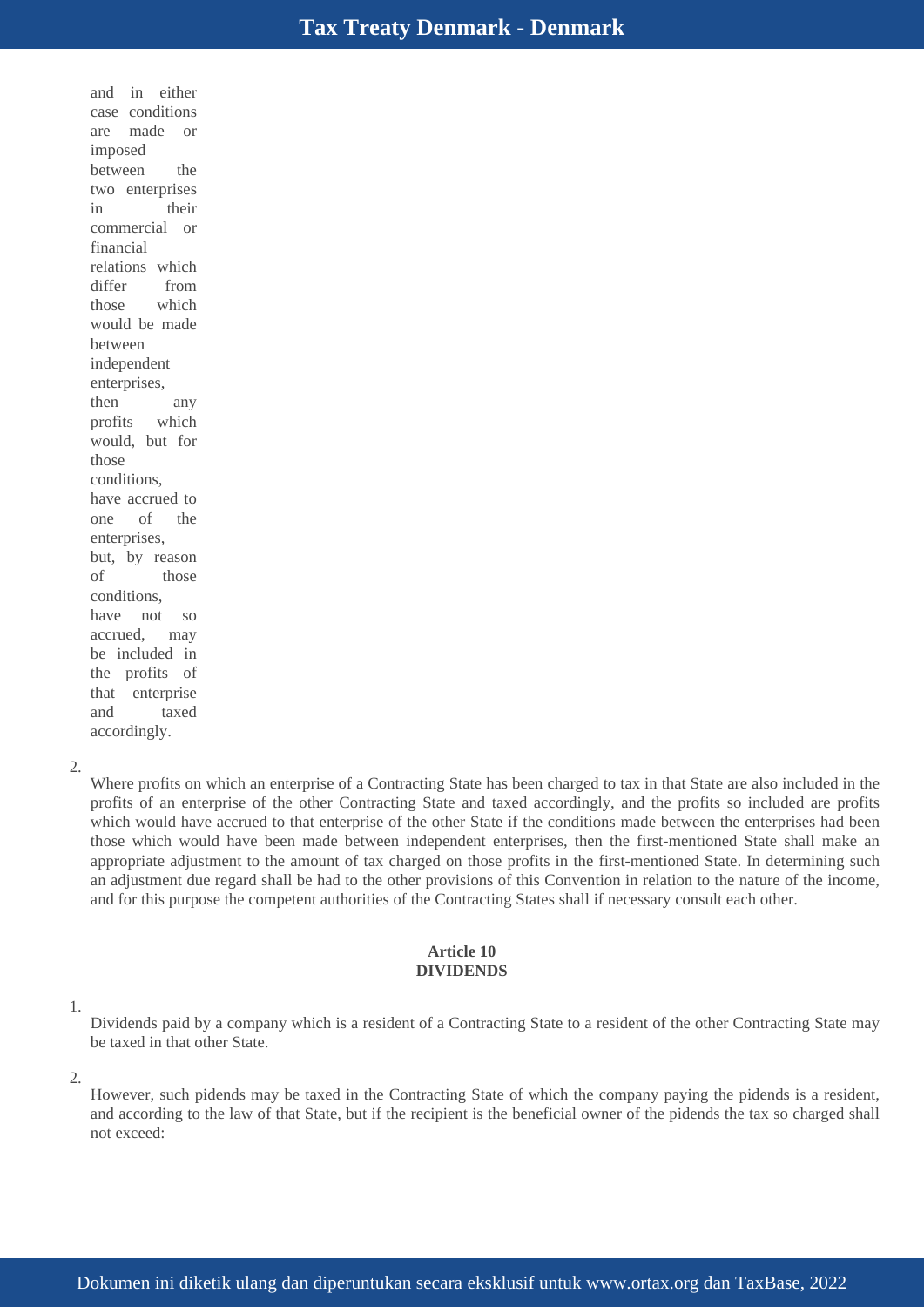10 percent of the gross amount of the pidends if the recipient is a company (excluding partnership) which holds directly at least 25 percent of the capital of the company paying the pidends; (b) in all other cases 20 percent of the gross

(a)

The

competent authorities of the Contracting States shall by mutual agreement settle the mode of application of this limitation.

amount of

the pidends.

This

paragraph shall not affect the taxation of the company in respect of the profits out of which the pidends are paid.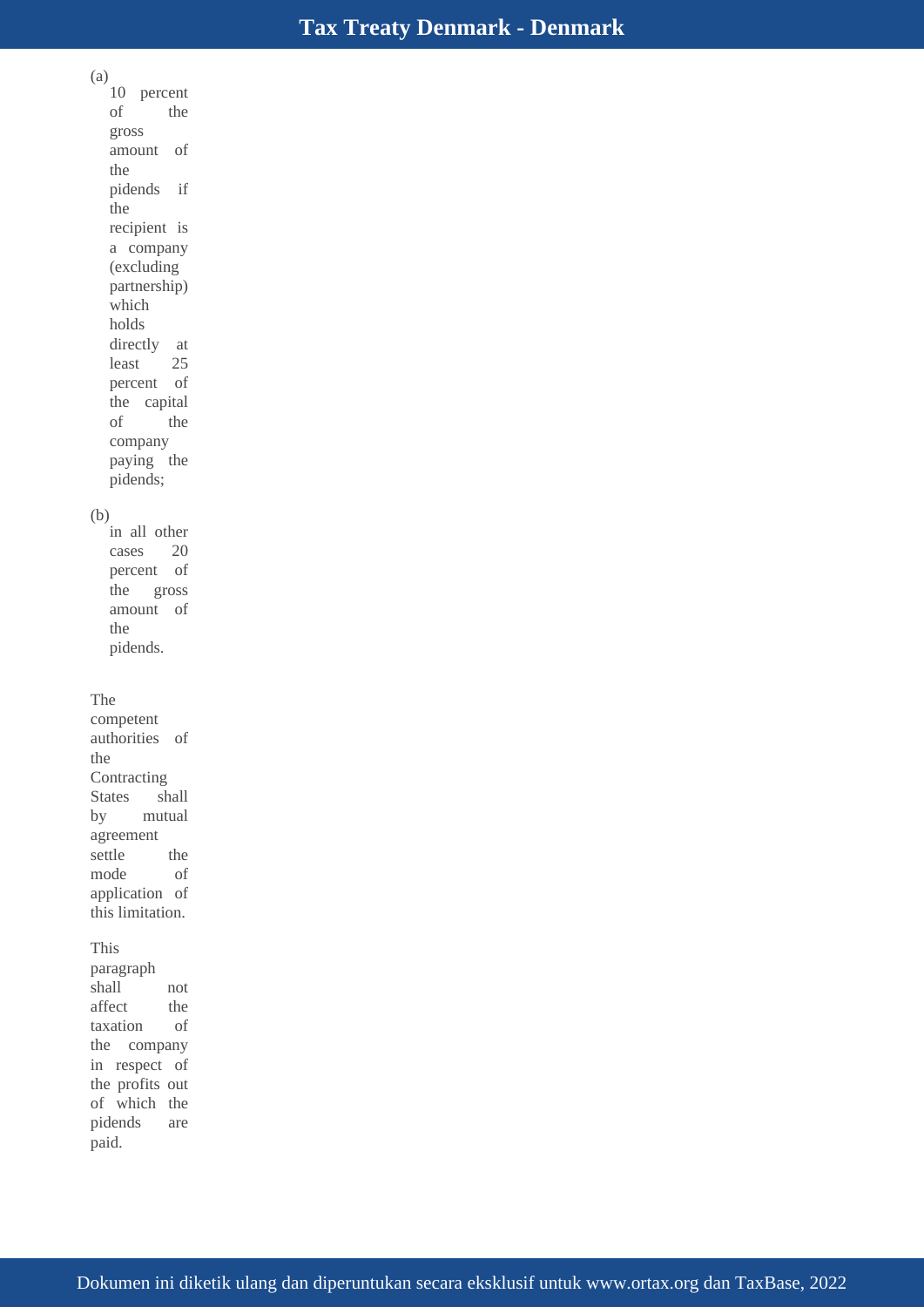# **Tax Treaty Denmark - Denmark**

The term "pidends" as used in this Article means income from shares, or other rights, not being debt-claims, participating in profits, as well as income from other corporate rights which is subjected to the same taxation treatment as income from shares by the taxation law of the State of which the company making the distribution is a resident.

#### 4.

3.

The provisions of paragraphs 1 and 2 shall not apply if the recipient of the pidends, being a resident of a Contracting State, carries on business in the other Contracting State of which the company paying the pidends is a resident, through a permanent establishment situated therein or performs in that other State professional services from a fixed base situated therein and the holding in respect of which the pidends are paid is effectively connected with such permanent establishment or fixed base. In such a case the provisions of Article 7 or Article 14, as the case may be, shall apply.

#### 5.

Where a company which is a resident of a Contracting State derives profits or income from the other Contracting State, that other State may not impose any tax on the pidends paid by the company, except insofar as such pidends are paid to a resident of that other State or insofar as the holding in respect of which the pidends are paid is effectively connected with a permanent establishment or a fixed base situated in that other State, nor subject the company's undistributed profits to a tax on undistributed profits, even if the pidends paid or the undistributed profits consist wholly or partly of profits or income arising in such other State.

#### 6.

Where a company resident of a Contracting State has in the other Contracting State a permanent establishment, the profits of this permanent establishment shall, after having borne the corporation tax, be liable to a tax, the rate of which shall not exceed 15%, according to the laws of that other Contracting State.

7.

The provision of paragraph 6 of this Article shall not affect the provisions contained in any production sharing contracts and contracts of work (or any other similar contracts) relating to the oil and gas sector or other mining sector concluded by the Government of Indonesia, its instrumentality, its relevant State oil and gas company or any other entity thereof with a person who is a resident of Denmark on or before 31 December 1983.

# **Article 11**

# **INTEREST**

1.

Interest arising in a Contracting State and paid to a resident of the other Contracting State may be taxed in that other State.

2.

However, such interest may also be taxed in the Contracting State in which it arises, and according to the law of that State, but if the recipient is the beneficial owner of the interest, the tax so charged shall not exceed 10% of the amount of the interest. The competent authorities of the Contracting States shall by mutual agreement settle the mode of application of this limitation.

### 3.

Notwithstanding the provisions of paragraph 2, interest arising in a Contracting State and paid to the Government of the other Contracting State or local authority thereof, the Central Bank of that other Contracting State, or any agency wholly owned by that Government or local authority shall be exempt from tax in the first-mentioned Contracting State. It is agreed that this paragraph applies to the following institutions of Denmark:

- 1) The National Bank of Denmark
- 2) The Industrialization Fund for Developing Countries
- 3) The Danish Export Credit Council
- 4) The Danish Export Finance Corporation
- 5) The Ship Credit Fund of Denmark

on loans or credits granted with the consent of the Minister in charge of financial affairs or of planning in Indonesia. The competent authorities of the Contracting States may determine by mutual agreement any other governmental institution to which this paragraph shall apply.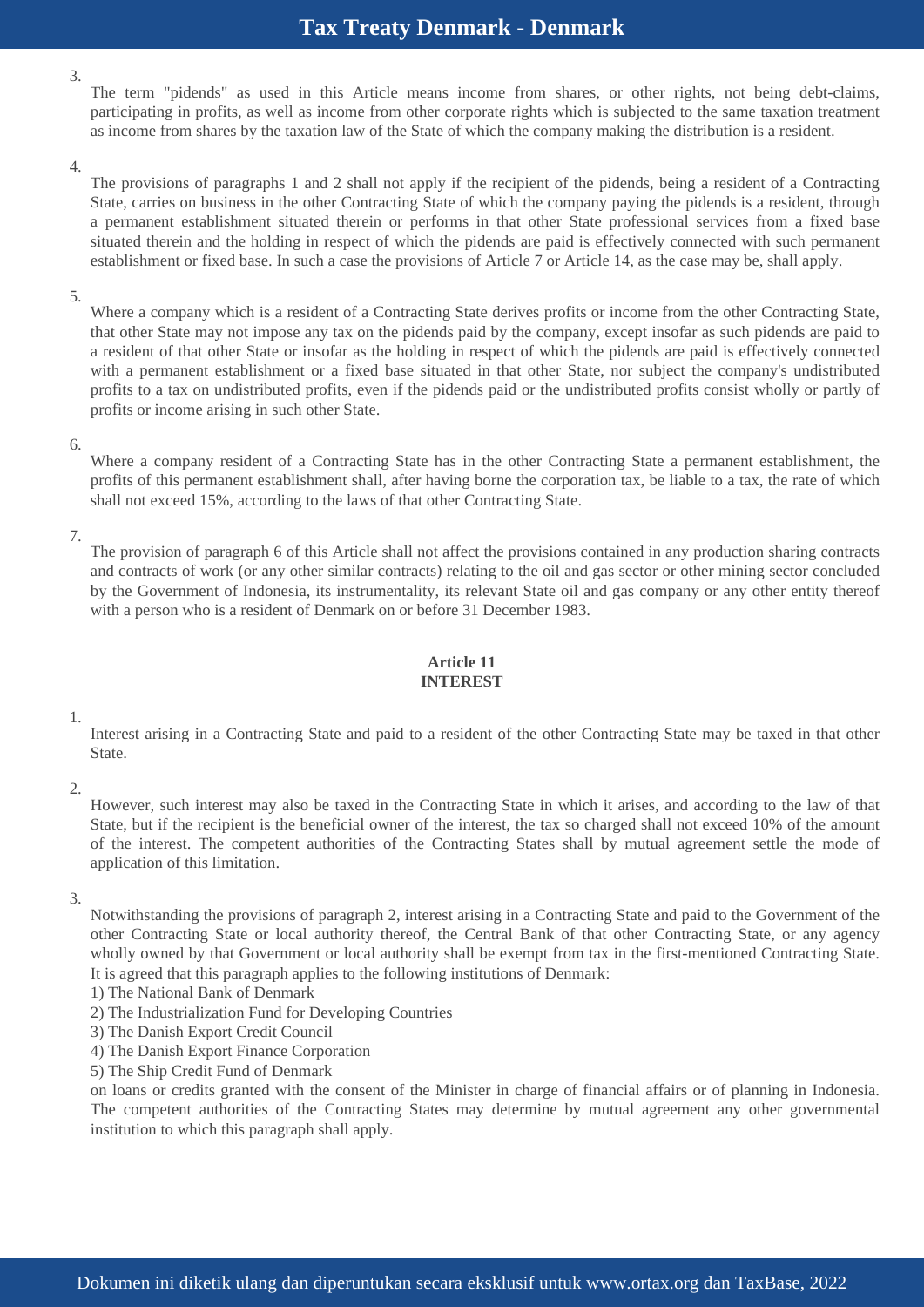# **Tax Treaty Denmark - Denmark**

The term "interest" as used in this Article means income from debt-claims of every kind, whether or not secured by mortgage, and whether or not carrying a right to participate in the debtor's profits, and in particular, income from Government securities and income from bonds or debentures, including premiums and prizes attaching to bonds or debentures.

5.

4.

The provisions of paragraphs 1 and 2 shall not apply if the recipient of the interest, being a resident of a Contracting State, carries on business in the other Contracting State in which the interest arises, through a permanent establishment situated therein, or performs in that other State professional services from a fixed base situated therein, and the debtclaim in respect of which the interest is paid is effectively connected with

(a)

such permanent establishment or fixed base, or with

(b)

business activities referred to under (c) of paragraph 1 of Article 7.

In such case the provisions of Article 7 or Article 14, as the case may be, shall apply.

6.

Interest shall be deemed to arise in a Contracting State when the payer is that State itself, a political subpision, a local authority or a resident of that State. Where, however, the person paying the interest, whether he is a resident of a Contracting State or not, has in a Contracting State a permanent establishment or a fixed base in connection with which the indebtedness on which the interest is paid was incurred, and such interest is borne by such permanent establishment or fixed base, then such interest shall be deemed to arise in the State in which the permanent establishment or fixed base is situated.

7.

Where, owing to a special relationship between the payer and the recipient or between both of them and some other person, the amount of the interest paid, having regard to the debt-claim for which it is paid, exceeds for whatever reason the amount which would have been agreed upon by the payer and the recipient in the absence of such relationship, the provisions of this Article shall apply only to the last-mentioned amount. In that case, the excess part of the payments shall remain taxable according to the law of each Contracting State, due regard being had to the other provisions of this Convention.

# **Article 12 ROYALTIES**

1.

Royalties arising in a Contracting State and paid to a resident of the other Contracting State may be taxed in that other State.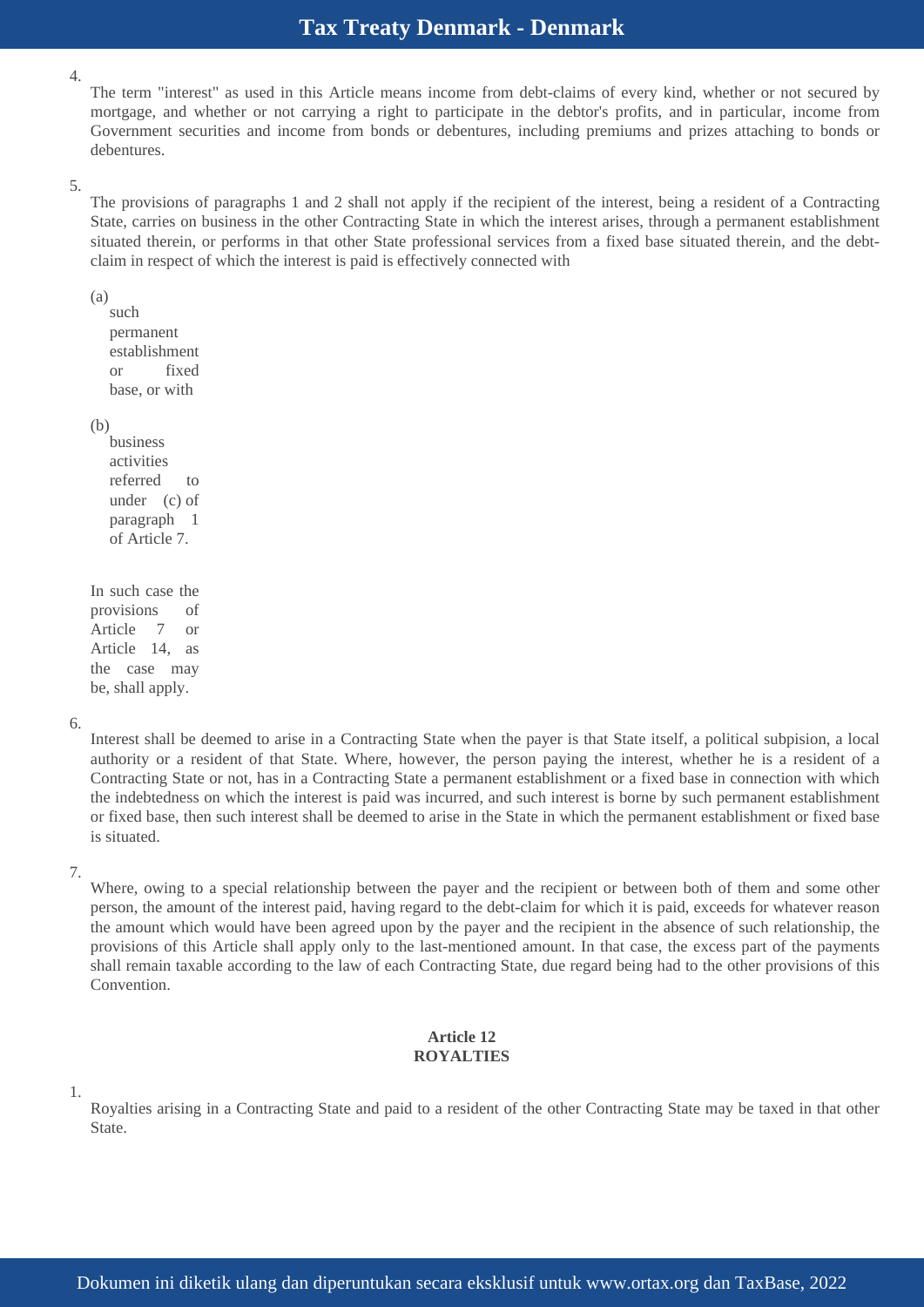However, such royalties may also be taxed in the Contracting State in which they arise, and according to the law of that State, but if the recipient is the beneficial owner of the royalties, the tax so charged shall not exceed 15% of the gross amount of the royalties.

3.

2.

The term "royalties" as used in this Article means payments of any kind received as a consideration for the use of, or the right to use, any copyright of literary, artistic or scientific work including cinematograph films, any patent, trade mark, design or model, plan, secret formula or process or for the use of, or the right to use, industrial, commercial or scientific equipment, or for information concerning industrial, commercial or scientific experience.

### 4.

The provisions of paragraphs 1 and 2 shall not apply if the recipient of the royalties, being a resident of a Contracting State, carries on business in the other Contracting State in which the royalties arise, through a permanent establishment situated therein, or performs in that other State professional services from a fixed base situated therein, and the right or property in respect of which the royalties are paid is effectively connected with

```
(a)
```
such permanent establishment or fixed base, or with

## $(h)$

business activities referred to under (c) of paragraph 1 Article 7.

In such a case, the provisions of Article 7 or Article 14, as the case may be, shall apply.

5.

Royalties shall be deemed to arise in a Contracting State when the payer is that State itself, a political subpision, a local authority or a resident of that State. Where, however, the person paying the royalties, whether he is a resident of a Contracting State or not, has in a Contracting State a permanent establishment or a fixed base in connection with which the liability to pay the royalties was incurred, and such royalties are borne by such permanent establishment or fixed base, then such royalties shall be deemed to arise in the Contracting State in which the permanent establishment is situated.

6.

Where owing to a special relationship between the payer and the recipient or between both of them and some other person, the amount of the royalties paid, having regard to the use, right or information for which they are paid, exceeds for whatever reason the amount which would have been agreed upon by the payer and the recipient in the absence of such relationship, the provisions of this Article shall apply only to the last-mentioned amount.

In that case, the excess part of the payments shall remain taxable according to the law of each Contracting State, due regard being had to the other provisions of this convention.

# **Article 13 CAPITAL GAINS**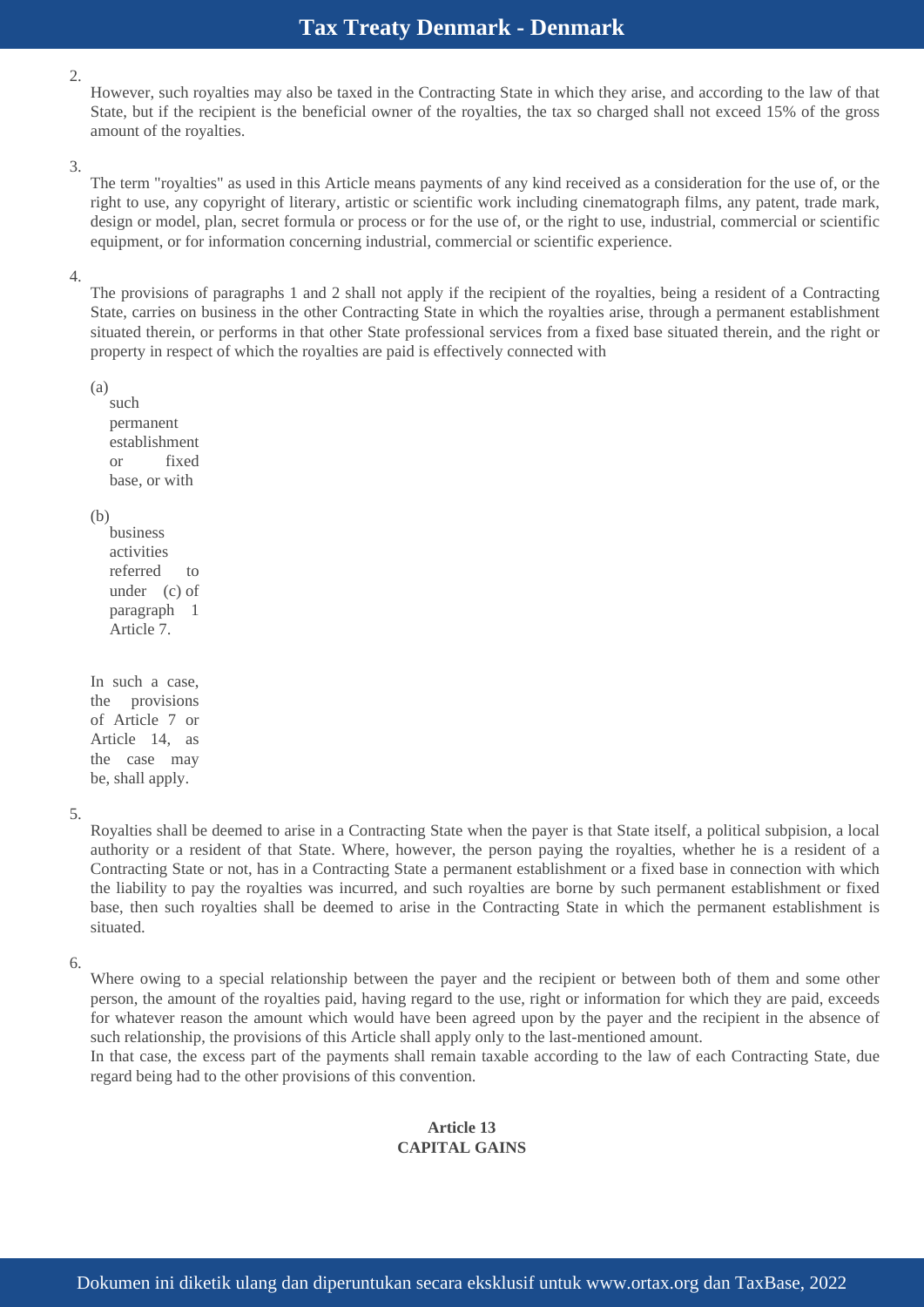1.

Gains from the alienation of immovable property as defined in paragraph 2 of Article 6, may be taxed in the Contacting State in which such property is situated.

#### 2.

Gains from the alienation of movable property forming part of the business property of a permanent establishment which an enterprise of a Contracting State has in the other Contracting State or of movable property pertaining to a fixed base available to a resident of a Contracting State in the other Contracting State for the purpose of performing professional services, including such gains from the alienation of such a permanent establishment (alone or together with the whole enterprise) or of such fixed base, may be taxed in that other State.

### 3.

Gains from the alienation of ships or aircraft operated in international traffic or movable property pertaining to the operation of such ships or aircraft, shall be taxable only in the Contracting State in which the enterprise operating the ships or aircraft is a resident.

#### 4.

Gains from the alienation of any property other than those mentioned in paragraphs 1, 2 and 3, shall be taxable only in the Contracting State of which the alienator is a resident.

# **Article 14 INDEPENDENT PERSONAL SERVICES**

1.

Income derived by a resident of a Contracting State in respect of professional services or other activities of an independent character shall be taxable only in that State except in the following circumstances, when such income may also be taxed in the other Contracting State:

(a)

if he has a fixed base regularly available to him in the other Contracting State for the purpose of performing his activities; in that case, only so much of the income as is attributable to that fixed base may be taxed in that other **Contracting** State; or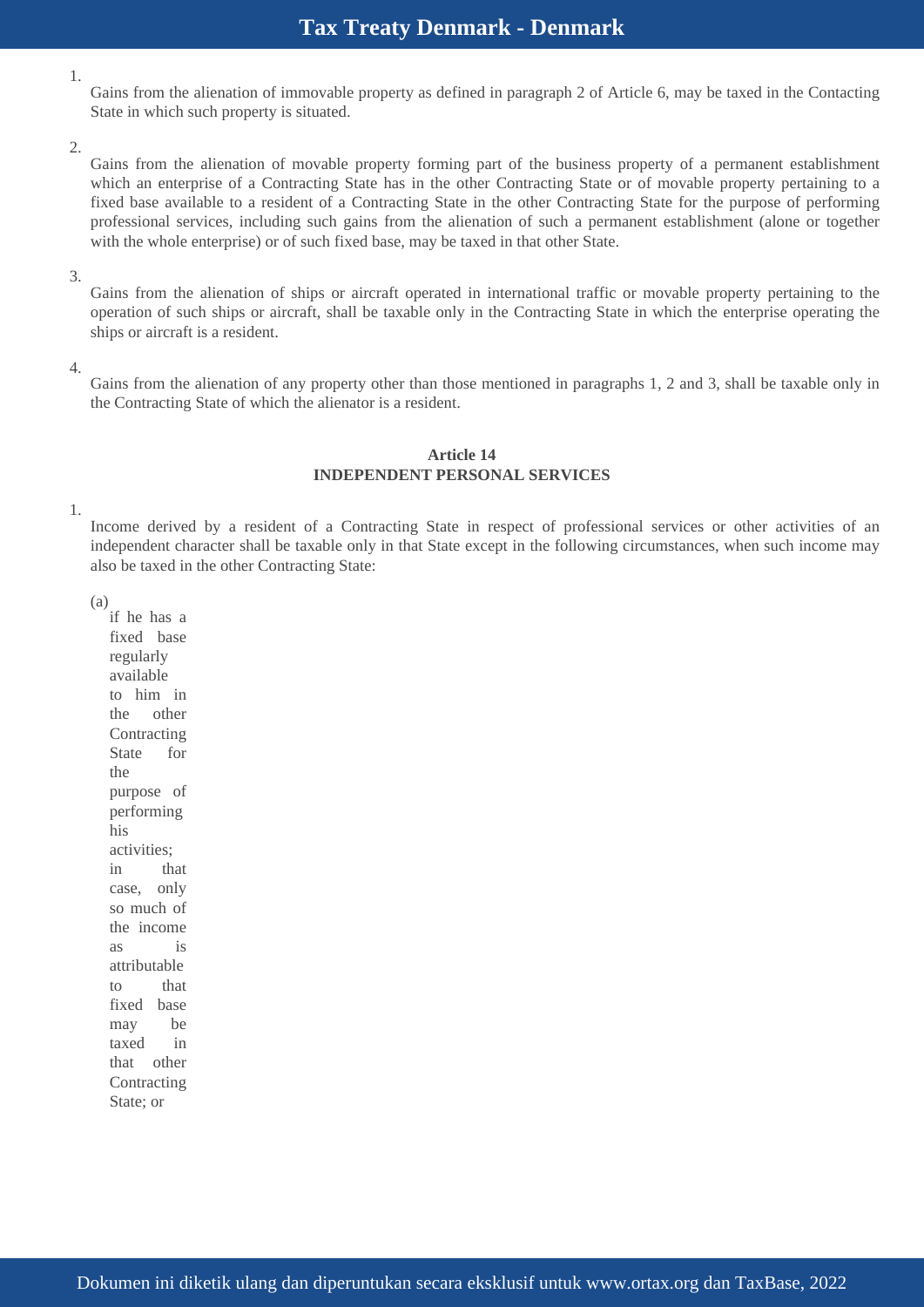(b) if his stay in the other Contracting State is for a period or periods amounting to or exceeding in the aggregate 91 days within any period of 12 months; in that case, only so much of the income as is derived from his activities performed in that other State may be taxed in that other State.

2.

The term "professional services" includes especially independent scientific, literary, artistic, educational or teaching activities as well as the independent activities of physicians, lawyers, engineers, architects, dentists and accountants.

# **Article 15 DEPENDENT PERSONAL SERVICES**

1.

Subject to the provisions of Articles 16, 18 and 19, salaries, wages and other similar remuneration derived by a resident of a Contracting State in respect of an employment shall be taxable only in that State unless the employment is exercised in the other Contracting State. If the employment is so exercised, such remuneration as is derived therefrom may be taxed in that other State.

2.

Notwithstanding the provisions of paragraph 1, remuneration derived by a resident of a Contracting State in respect of an employment exercised in the other Contracting State shall be taxable only in the first-mentioned State if: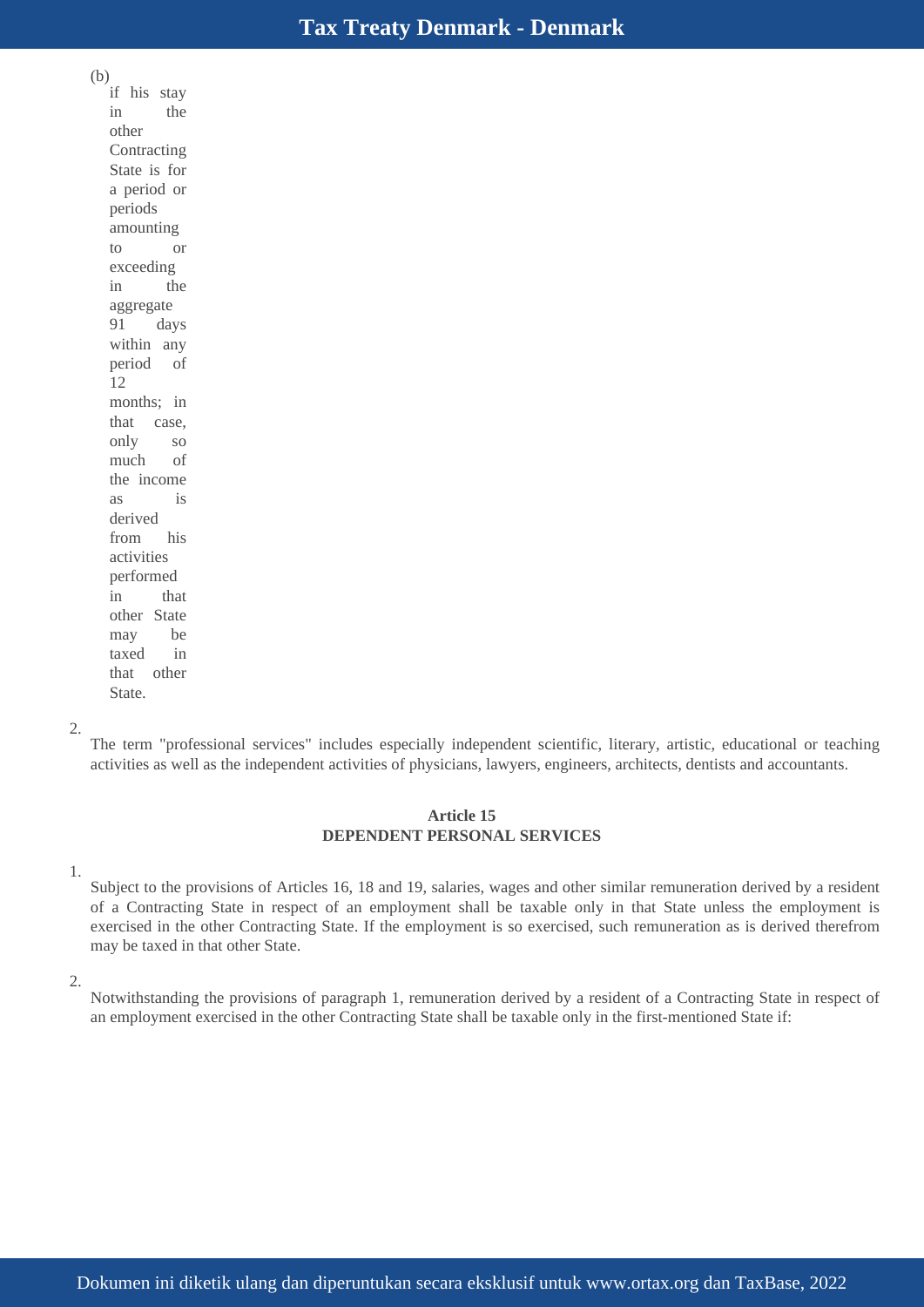(a)

the recipient is present in the other State for a period or periods not exceeding in the aggregate 183 days within any period of 12 months, and

(b)

the remuneration is paid by or on behalf of, an employer who is not a resident of the other State, and

(c)

the remuneration is not borne by a permanent establishment or a fixed base which the employer has in the other State.

3.

Notwithstanding the preceding provisions of this Article, remuneration in respect of an employment exercised aboard a ship or aircraft in international traffic may be taxed in the Contracting State in which the enterprise operating the ship or aircraft is a resident.

## **Article 16 DIRECTORS' FEES**

Directors' fees and similar payments derived by a resident of a Contracting State in his capacity as a member of the board of directors of a company which is a resident of the other Contracting State may be taxed in that other State.

# **Article 17 ARTISTES AND ATHLETES**

1.

Notwithstanding the provisions of Articles 14 and 15, income derived by entertainers, such as theatre, motion picture, radio or television artistes, and musicians, and by athletes, from their personal activities as such may be taxed in the Contracting State in which these activities are exercised.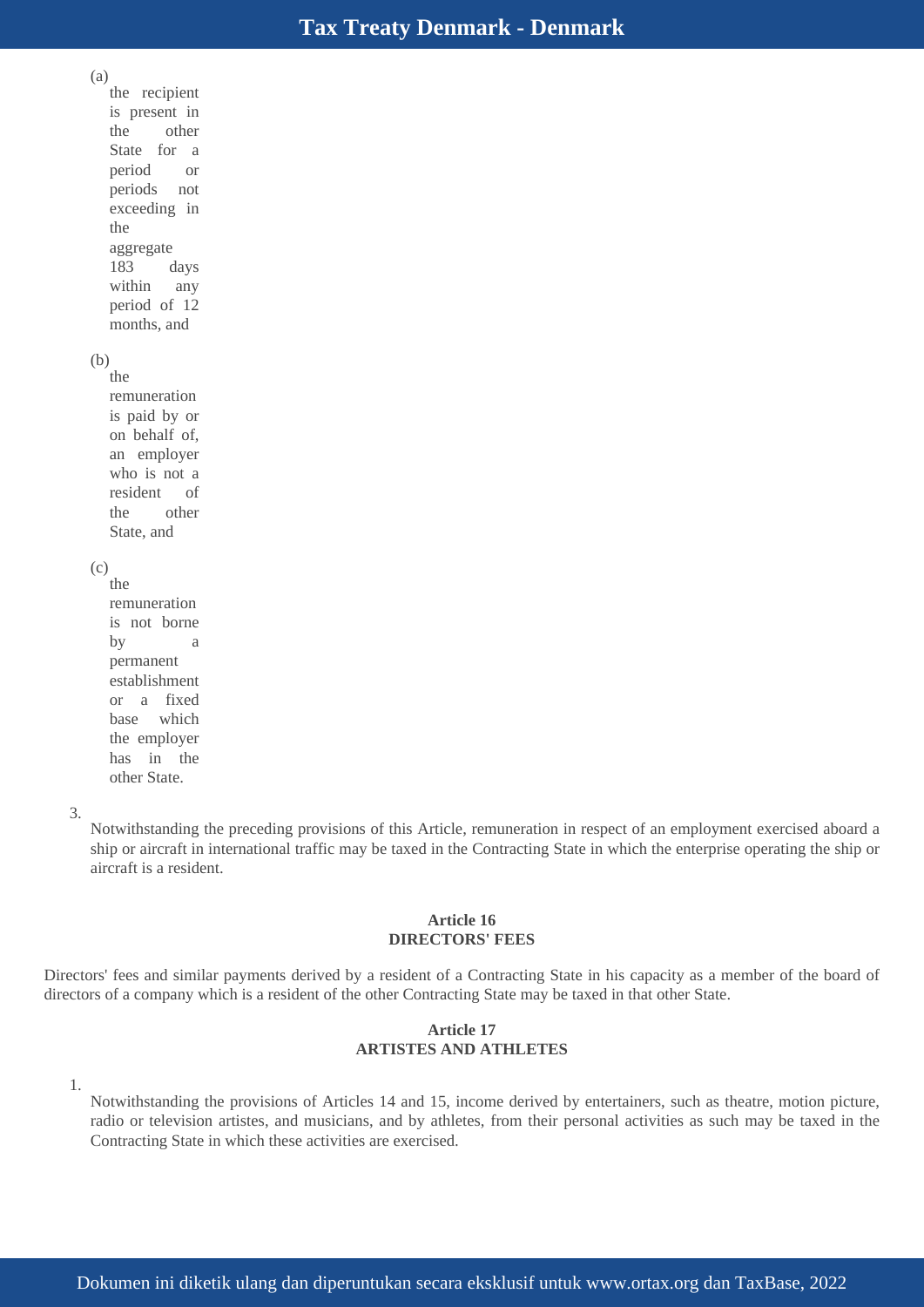# **Tax Treaty Denmark - Denmark**

Where income in respect of personal activities as such of an entertainer or athlete accrues not to that entertainer or athlete himself but to another person, that income may, notwithstanding the provisions of Articles 7, 14 and 15, be taxed in the Contracting State in which the activities of the entertainer or athlete are exercised.

#### 3.

2.

Notwithstanding the provisions of paragraph 1, remunerations or profits, and wages, salaries and other similar income derived by entertainers and athletes from their personal activities as such in a Contracting State shall be taxable only in the other Contracting State if their visit to the first Contracting State is supported substantially from public funds of that other Contracting State, one of its political subpisions or local authorities or of a statutory body thereof.

4.

Notwithstanding the provisions of paragraph 2, where income in respect of personal activities as such of entertainers and athletes in a Contracting State accrues not to that entertainer or athlete himself but to another person, notwithstanding the provisions of Articles 7, 14 and 15, that income shall be taxable only in the other Contracting State if this person is supported substantially from public funds of that other Contracting State, one of its political subpisions or local authorities or of a statutory body thereof.

# **Article 18 PENSIONS, SOCIAL SECURITY PAYMENTS, ANNUITIES AND ALIMONY**

1.

Pensions, annuities and social security payments arising in a Contracting State and paid to a resident of the other Contracting State shall be taxable only in the first-mentioned State.

2.

Alimony and other similar payments arising in a Contracting State and paid to a resident of the other Contracting State who is subject to tax therein in respect thereof, shall be taxable only in that other State.

# **Article 19 GOVERNMENT SERVICE**

1.(a)

Remuneration, other than a pension, paid by a Contracting State or a political subpision or a local authority thereof to an inpidual in respect of services rendered to that State or subpision or authority shall be taxable only in that State.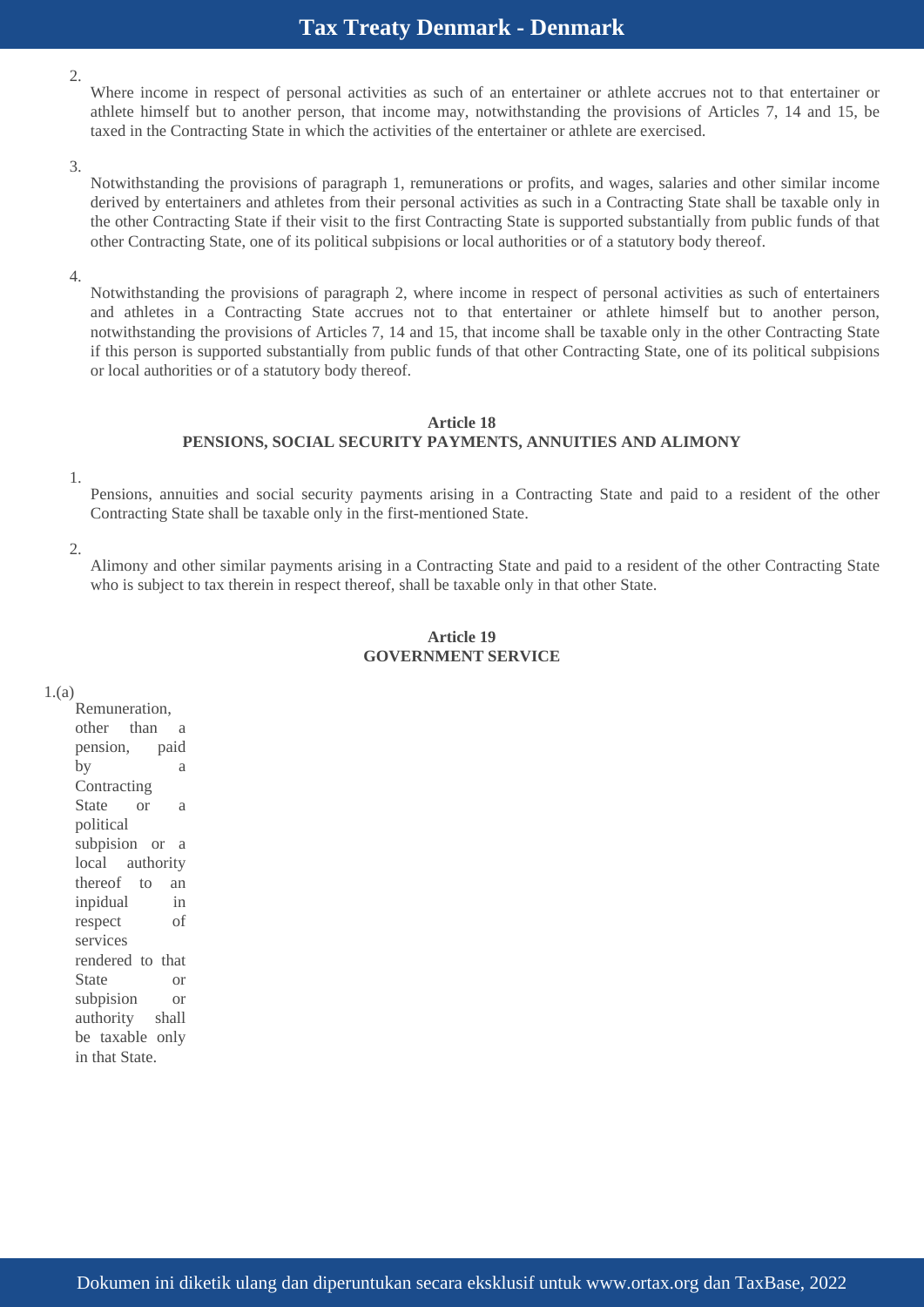(b) However, such remuneration shall be taxable only in the other Contracting State if the services are rendered in that State and the inpidual is a resident of that State who : (i) is a national

of that State; or

(ii)

did not become a resident of that State solely for the purpose of rendering the services.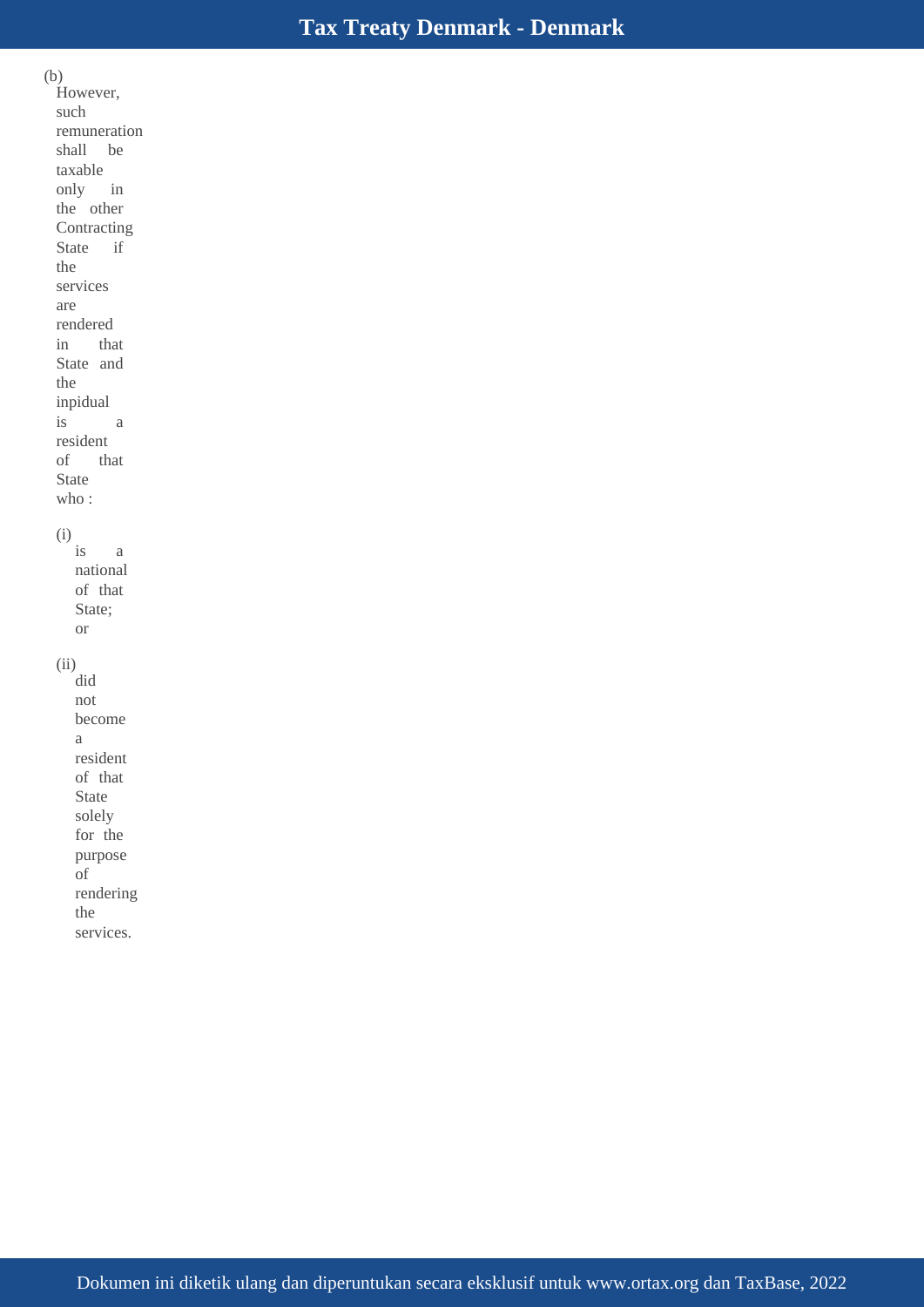2. The provisions of Article 15 and 16 shall apply to remuneration in respect of service rendered in connection with a business carried on by a Contracting State or a political subpisions or a local authority thereof.

# **Article 20 STUDENTS**

1.

Payments which a student or business apprentice who is or was immediately before visiting a Contracting State a resident of the other Contracting State and who is present in the first-mentioned Contracting State solely for the purpose of his education or training receives for the purpose of his maintenance, education or training shall not be taxed in that State, provided that such payments are made to him from sources outside that State.

2.

Notwithstanding the provisions of paragraph 1, remuneration which a student or business apprentice who is or was formerly a resident of a Contracting State and who is present in the other Contracting State solely for the purpose of his education or training derives from services rendered in that other State shall not be taxed in that other State provided that such services are in connection with his education or training or that the remuneration of such services is necessary to supplement the resources available to him for the purpose of his maintenance.

## **Article 21 TEACHERS AND RESEARCHERS**

1.

A professor or teacher who visits a Contracting State for a period not exceeding two years for the purpose of teaching or carrying out research at a university, college, school or educational institution in that Contracting State and who is, or was immediately before such visit, a resident of the other Contracting State shall be exempt from tax in the firstmentioned Contracting State on any remuneration for such teaching or research in respect of which he is subject to tax in the other Contracting State.

2.

This Article shall not apply to income from research if such research is undertaken not in the public interest but primarily for the private benefit of a specific person or persons.

# **Article 22 OTHER INCOME**

1.

Items of income of a resident of a Contracting State, wherever arising, not dealt with in the foregoing articles of this Convention shall be taxable only in that State.

2.

The provisions of paragraph 1 shall not apply to income, other than income from immovable property as defined in paragraph 2 of Article 6, if the recipient of such income, being a resident of a Contracting State, carries on business in the other Contracting State through a permanent establishment situated therein, or performs in that other State independent personal services from a fixed base situated therein, and the right or property in respect of which the income is paid is effectively connected with such permanent establishment or fixed base. In such case the provisions of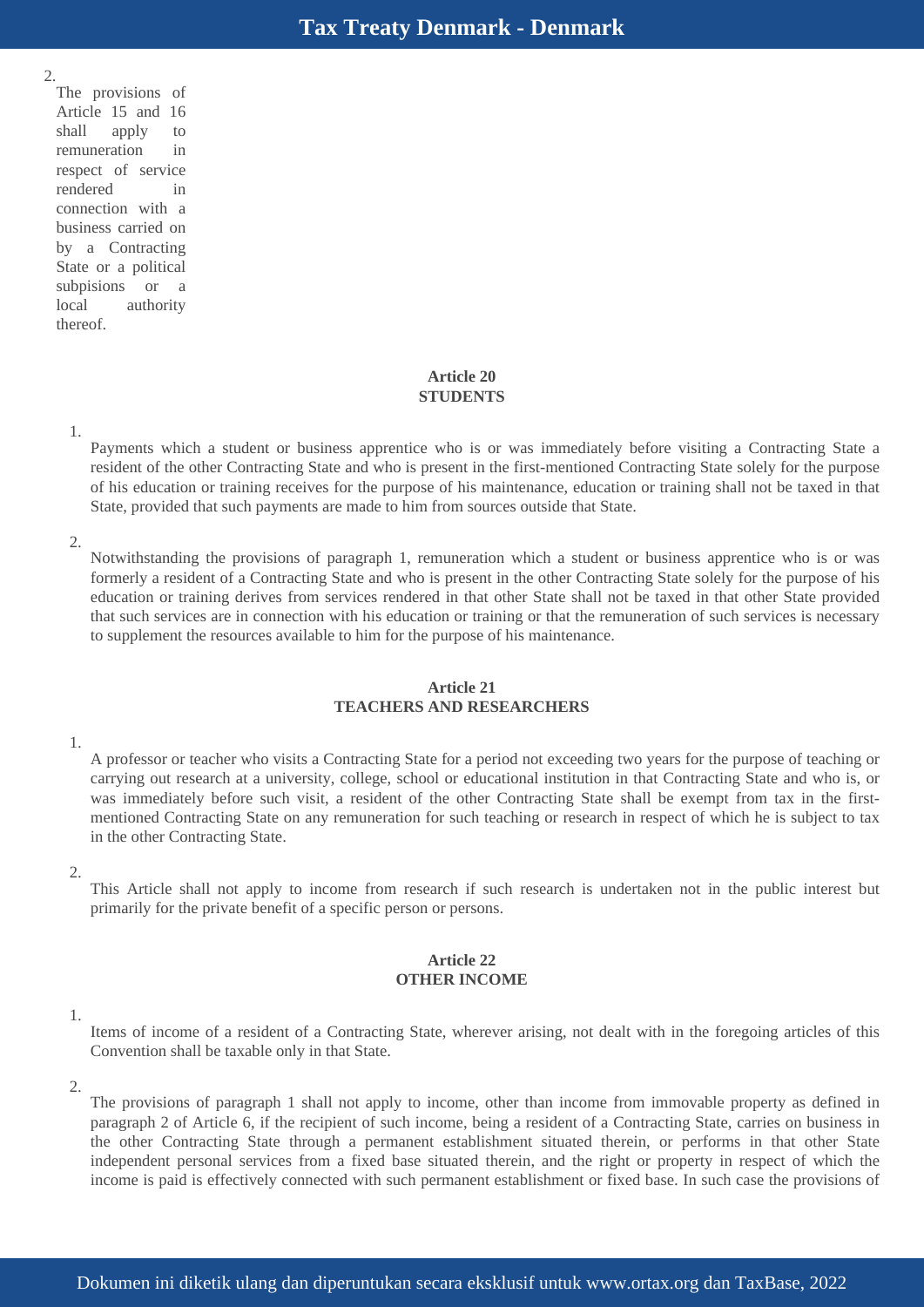Article 7 or Article 14, as the case may be, shall apply.

3.

Notwithstanding the provisions of paragraphs 1 and 2, items of income of a resident of a Contracting State not dealt with in the foregoing Articles of this Convention and arising in the other Contracting State may also be taxed in that other State.

# **Article 23 ELIMINATION OF DOUBLE TAXATION**

1.

The laws of each of the Contracting States shall continue to govern the taxation of income whether derived from the Contracting State or elsewhere except where express provisions to the contrary are made in this Convention. Where income derived from a Contracting State is subject to tax in both Contracting States, relief from double taxation on such income shall be given in accordance with the following provisions of this Article.

2.

In the case of Indonesia, double taxation shall be avoided as follows :

(a)

Indonesia, when imposing tax on residents of Indonesia, may include in the basis upon which such tax is imposed the items of income which may be taxed in Denmark in accordance with the provisions of this Convention;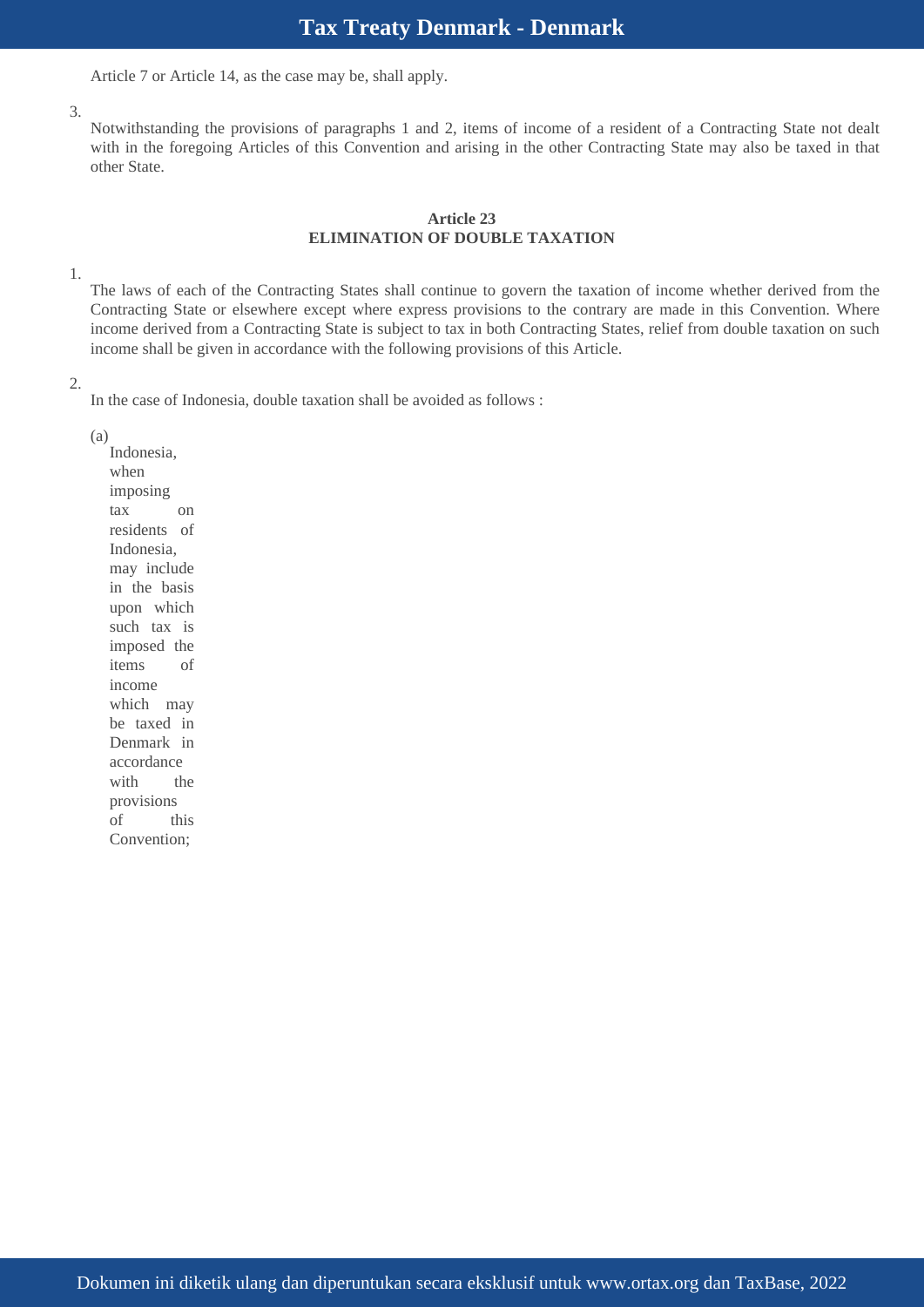(b) where a resident of Indonesia derives income from Denmark and that income may be taxed in Denmark in accordance with the provisions of this Convention, the amount of Danish tax payable in respect of the income shall be allowed as a credit against the Indonesian tax imposed on that resident. The amount of credit, however, shall not exceed that part of the Indonesian tax which is appropriate to the income.

### 3.

In the case of Denmark, double taxation shall be avoided as follows :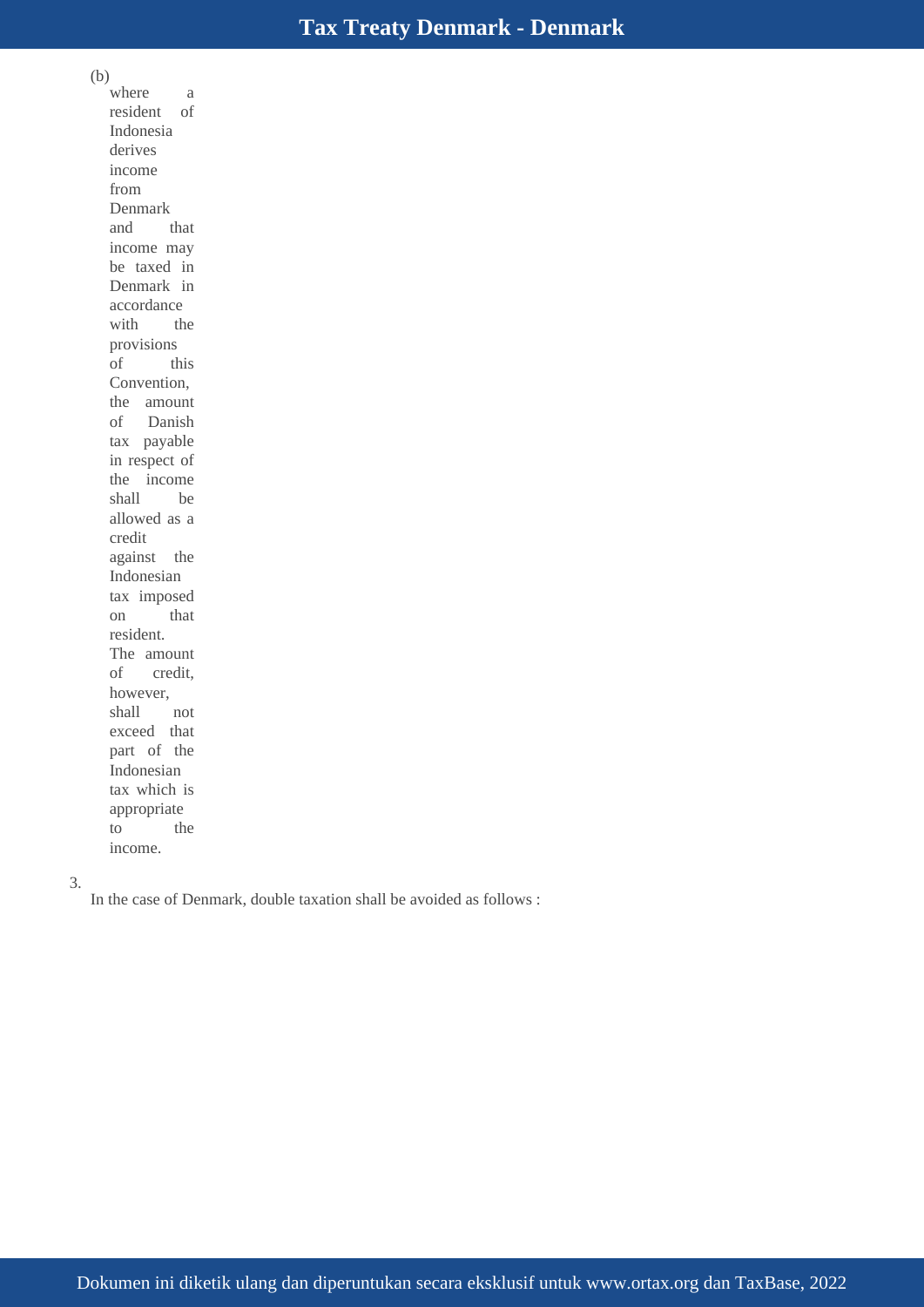Subject to the provisions of subparagraph c), where a resident of Denmark derives income which, in accordance with the provisions of this Convention may be taxed in Indonesia, Denmark shall allow as a deduction from the tax on the income of that person, an amount equal to the income tax paid in Indonesia.

(a)

# (b)

The deduction shall not, however, exceed that part of the income tax, as computed before the deduction is given, which is appropriate to the income which may be taxed in Indonesia.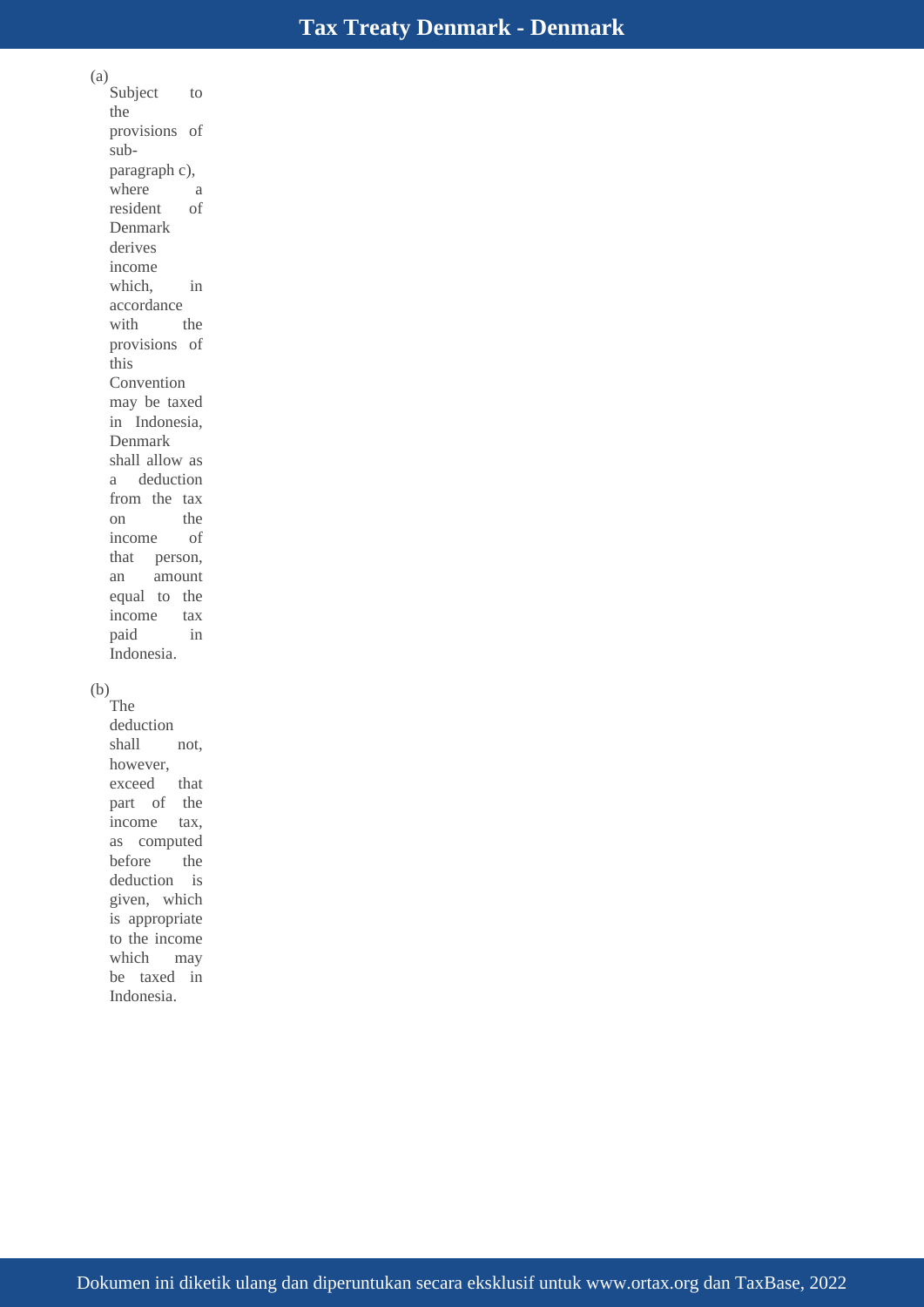Where a<br>resident of resident of Denmark derives income which, in accordance with the provisions of this Convention shall be taxable only in Indonesia, Denmark may include this income in the tax base, but shall allow as a deduction from the income tax that part of the income tax which is appropriate to the income derived from Indonesia.

(c)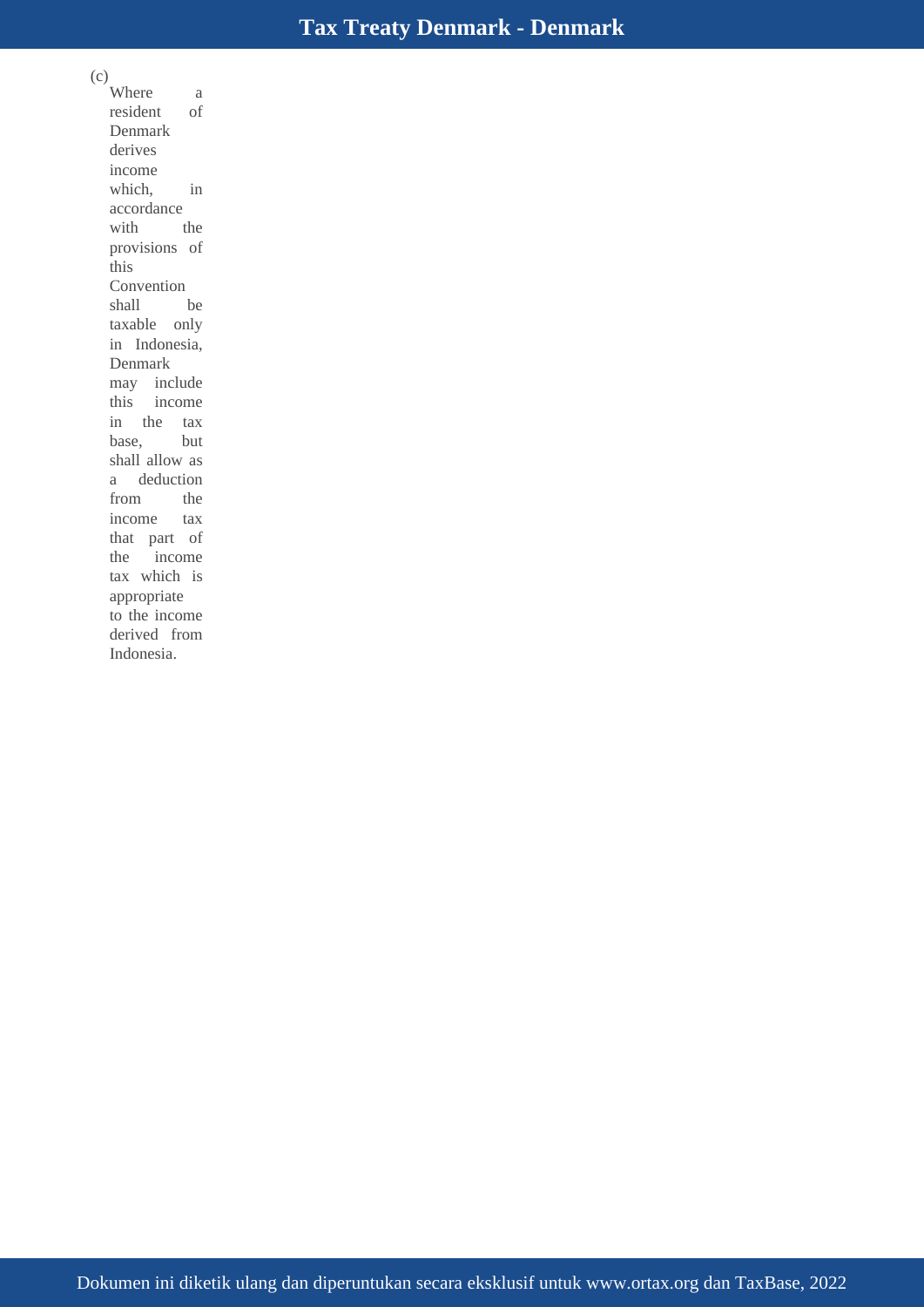(d) Where Indonesian tax levied on pidends is relieved below the rates provided for in Article 10, paragraph 2, for pidends by special incentive measures under Indonesian Law No. 1 of 1967 regarding Foreign Capital Investment, sofar as they were in force on, and have not been modified since the date of signature of this Convention or have been modified only in minor respects so as not to affect their general character there shall be allowed as a credit against Danish income tax on such pidends an amount corresponding to the rate of tax provided for in the foregoing mentioned provisions of this Convention. The credit allowed under the foregoing sentence

shall,

however, not all the contract of the contract of the contract of the contract of the contract of the contract <br>All the contract of the contract of the contract of the contract of the contract of the contract of the contrac Dokumen ini diketik ulang dan diperuntukan secara eksklusif untuk www.ortax.org dan TaxBase, 2022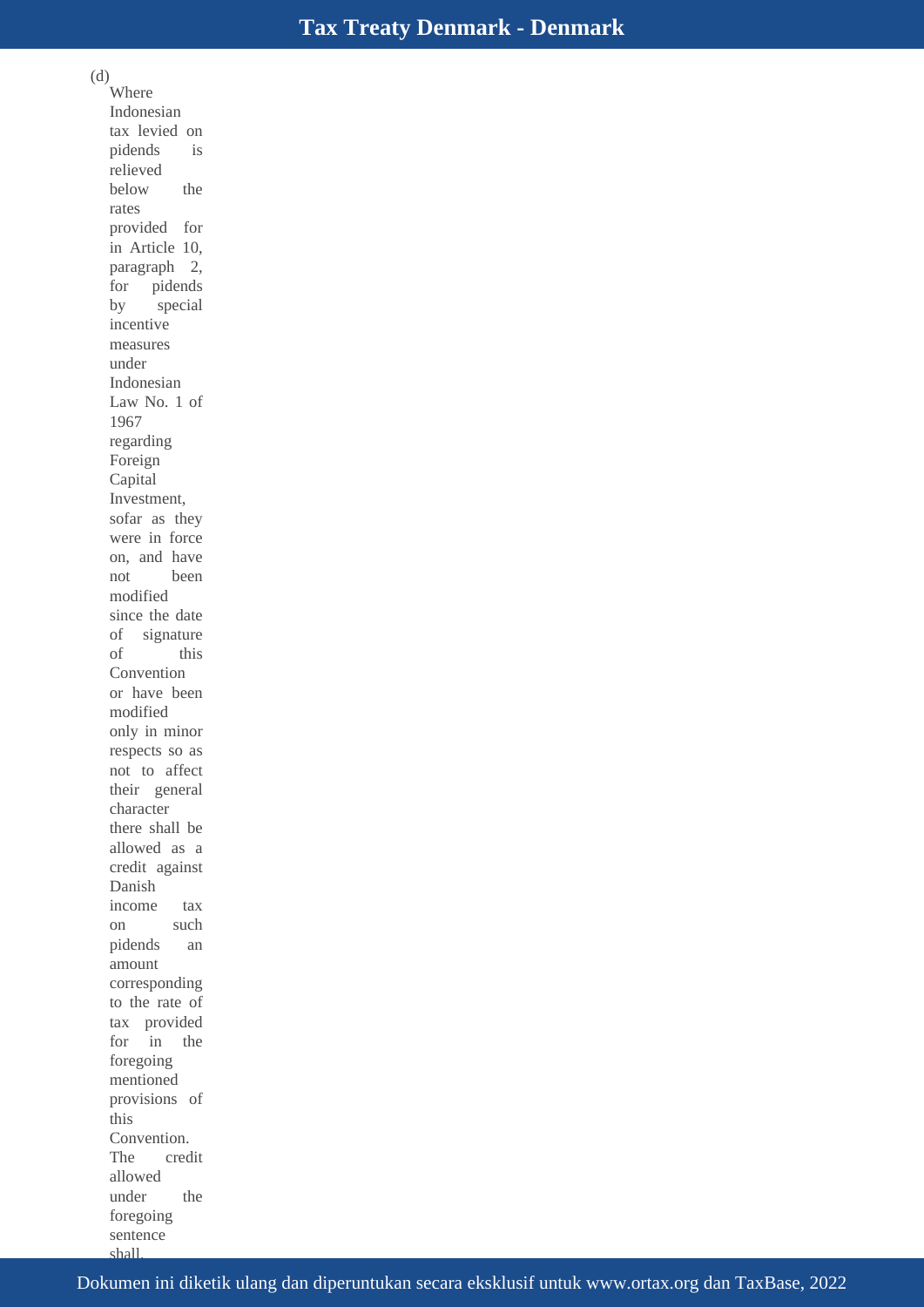This provision shall cease to have effect after December 31. 1992.

# **Article 24 NON-DISCRIMINATION**

1.

Nationals of a Contracting State shall not be subjected in the other Contracting State to any taxation or any requirement connected therewith which is other or more burdensome than the taxation and connected requirements to which nationals of that other State in the same circumstances are or may be subjected. This provision shall, notwithstanding the provisions of Article 1, also apply to persons who are not residents of one or both of the Contracting States.

2.

The taxation on a permanent establishment which an enterprise of a Contracting State has in the other Contracting State shall not be less favourably levied in that other State than the taxation levied on enterprises of that other State carrying on the same activities.

This provision shall not be construed as obliging a Contracting State to grant to residents of the other Contracting State any personal allowances, reliefs and reductions for taxation purposes on account of civil status or family responsibilities which it grants to its own residents.

3.

Enterprises of a Contracting State, the capital of which is wholly or partly owned or controlled, directly or indirectly, by one or more residents of the other Contracting State, shall not be subjected in the first-mentioned Contracting State to any taxation or any requirement connected therewith which is other or more burdensome than the taxation and connected requirements to which other similar enterprises of that first-mentioned State are or may be subjected.

4.

In this Article the term "taxation" means the taxes which are the subject of this Convention.

## **Article 25 MUTUAL AGREEMENT PROCEDURE**

1.

Where a resident of a Contracting State considers that the actions of one or both of the Contracting States result or will result for him in taxation not in accordance with this Convention, he may, notwithstanding the remedies provided by the national laws of those States, present his case to the competent authority of the Contracting State of which he is a resident or, if his case comes under paragraph 1 of Article 24, to that of the Contracting State of which he is a national. This case must be presented within three years from the first notification of the action giving rise to taxation not in accordance with the Convention.

2.

The competent authority shall endeavour, if the objection appears to it to be justified and if it is not itself able to arrive at an appropriate solution, to resolve the case by mutual agreement with the competent authority of the other Contracting State, with a view to the avoidance of taxation which is not in accordance with the Convention. Any agreement reached shall be implemented notwithstanding any time limits in the national laws of the Contracting States.

3.

The competent authorities of the Contracting States shall endeavour to resolve by mutual agreement any difficulties or doubts arising as to the interpretation or application of the Convention.

4.

The competent authorities of the Contracting States may communicate with each other directly for the purpose of reaching an agreement in the sense of the preceding paragraphs. When it seems advisable in order to reach agreement to have an oral exchange of opinions, such exchange may take place through a Commission consisting of representatives of the competent authorities of the Contracting States.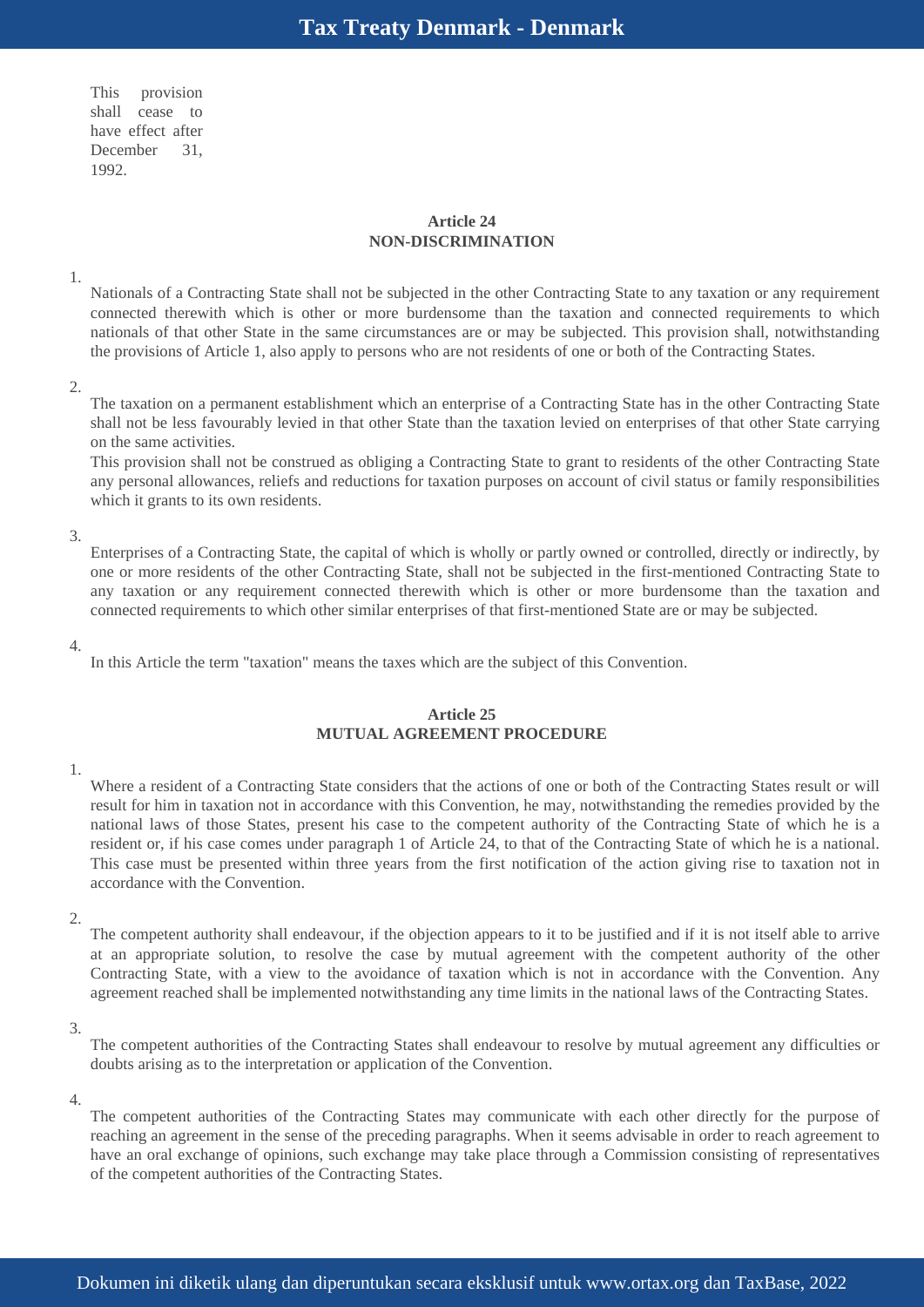# **Tax Treaty Denmark - Denmark**

# **Article 26 EXCHANGE OF INFORMATION**

1.

The competent authorities of the Contracting States shall exchange such information as is necessary for the carrying out of this Convention or of the domestic laws of the Contracting States concerning taxes covered by this Convention insofar as the taxation thereunder is not contrary to this Convention. The exchange of information is not restricted by Article 1. Any information received by a Contracting State shall be treated as secret in the same manner as information obtained under the domestic laws of that State and shall be disclosed only to persons or authorities (including courts and administrative bodies) involved in the assessment or collection of, the enforcement or prosecution in respect of, or the determination of appeals in relation to, the taxes which are the subject of the Convention. Such persons or authorities shall use the information only for such purposes. These persons or authorities may disclose the information in public court proceedings or in judicial decisions.

2.

In no case shall the provisions of paragraph 1 be construed so as to impose on one of the Contracting States the obligation:

(a)

to carry out administrative measures at variance with the laws and administrative practice of that or of the other Contracting State;

(b)

to supply particulars which are not obtainable under the laws or in the normal course of the administration of that or of the other Contracting State;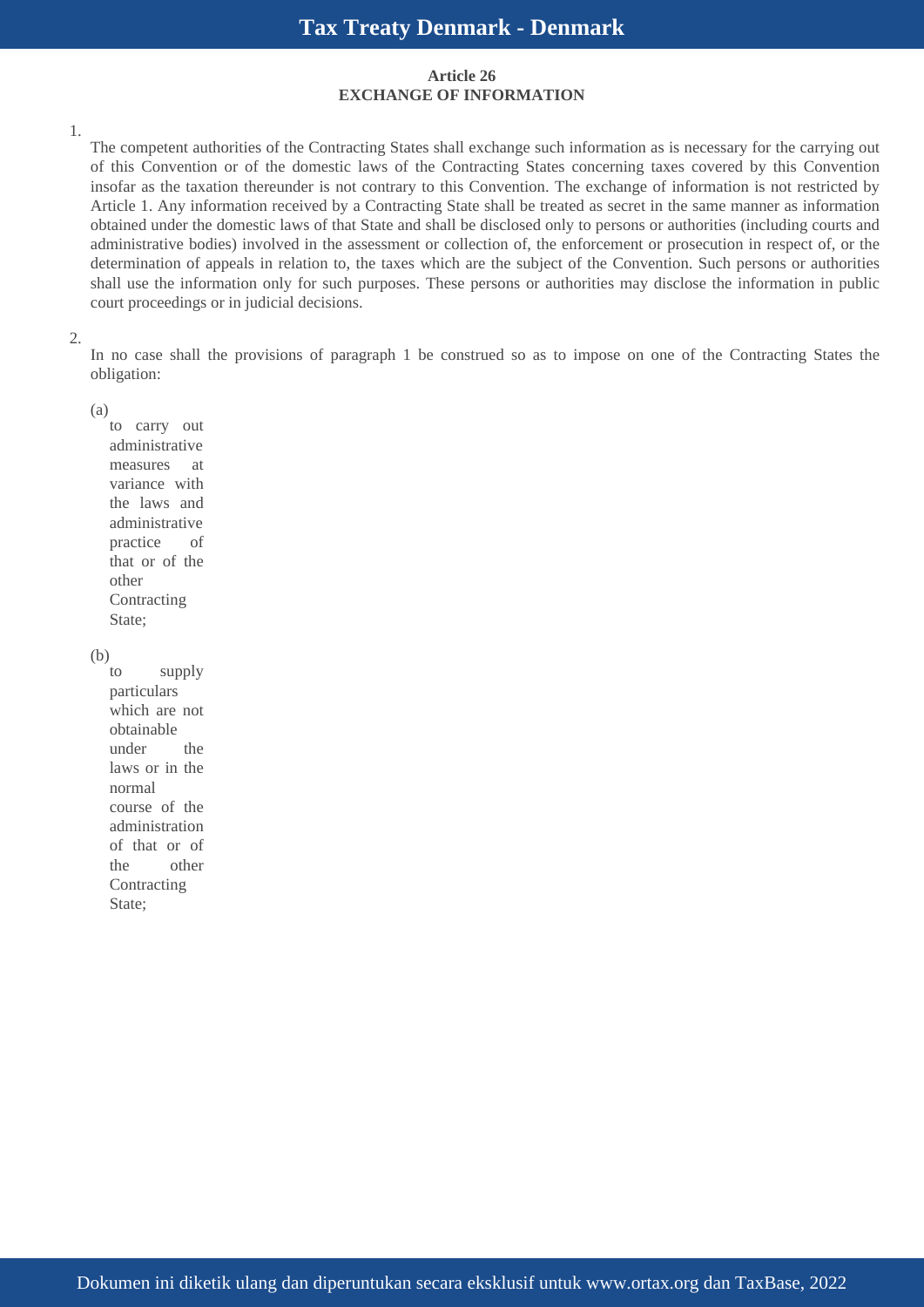$\frac{c}{\hbar}$ supply information which would disclose any trade, business, industrial, commercial or professional secret or trade process, or information, the disclosure of which would be contrary to public policy (ordure public).

# **Article 27 DIPLOMATIC AGENTS AND CONSULAR OFFICERS**

Nothing in this Convention shall affect the fiscal privileges of diplomatic agents or consular officers under the general rules of international law or under the provisions of special agreements.

# **Article 28 TERRITORIAL EXTENSION**

This Convention may be extended, either in its entirety or with any necessary modifications, to any part of the territory of Denmark which is specifically excluded from the application of the Convention and which imposes taxes substantially similar in character to those to which the Convention applies. Any such extension shall take effect from such date and subject to such modifications and conditions, including conditions as to termination, as may be specified and agreed between the Contracting States in notes to be exchanged through diplomatic channels.

# **Article 29 ENTRY INTO FORCE**

1.

The Government of the Contracting State shall notify to each other that the constitutional requirements for the entry into force of this Convention have been complied with.

2.

The Convention shall enter into force on the date of the latter of the notifications referred to in paragraph 1 and its provisions shall have effect in respect of taxes for the income year which coincides with or replaces the calendar year immediately following that in which the Convention enters into force and subsequent income years.

# **Article 30 TERMINATION**

This Convention shall remain in force until terminated by a Contracting State. Either Contracting State may terminate the Convention, through diplomatic channels, by giving written notification of termination on or before the thirtieth day of June of any calendar year following after a period of five years from the year in which the Convention enters into force. In such event, the Convention shall cease to have effect in respect of taxes for the income year which coincides with or replaces the calendar year immediately following that in which the notification of termination is given and subsequent income years.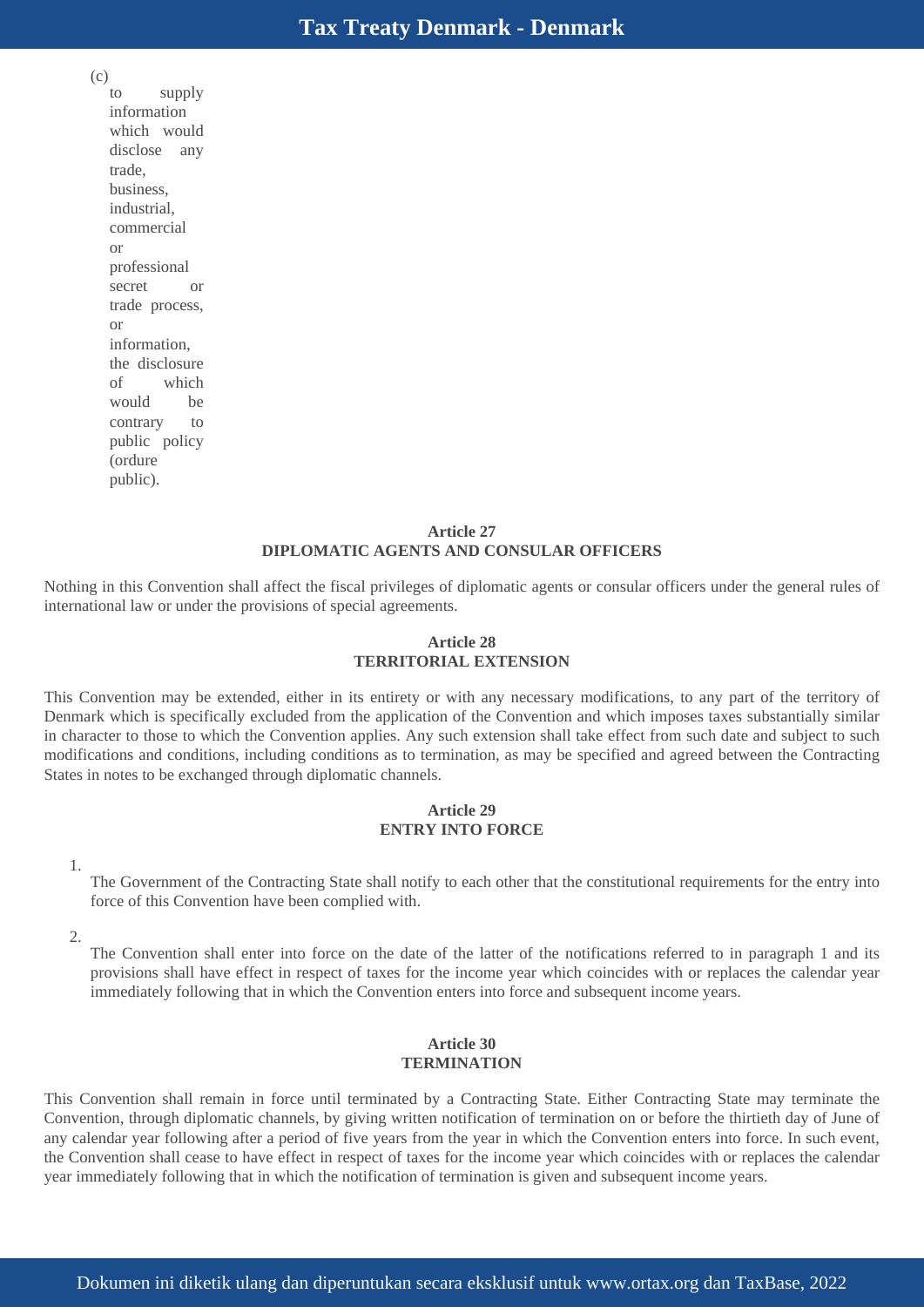IN WITNESS WHEREOF the undersigned, duly authorized thereto by their respective Government, have signed this Convention.

Done in Duplicate at Jakarta on the twenty eighth day of December 1985 in the English language.

FOR THE GOVERNMENT OF THE REPUBLIC OF INDONESIA ttd ATMONO SURYO

FOR THE GOVERNMENT OF THE KINGDOM OF DENMARK ttd ANDERS BRANDSTRUP

# **PROTOCOL**

At the signing of the Convention between the Republic of Indonesia and the Kingdom of Denmark for the avoidance of double taxation and the prevention of fiscal evasion with respect to taxes on income, the undersigned have agreed that the following provisions shall form an integral part of the said Convention :

## **Ad Article 5, paragraph 1:**

Notwithstanding paragraph 1 of Article 5, it is understood that activities consisting of preliminary surveys or exploration of hydrocarbons carried out with ships, drilling rigs, and installations constitute a permanent establishment.

## **Ad Article 5, paragraph 3:**

It is understood that the time-limit of six months shall apply to an assembly or installation project performed by the main contractor in connection with a building site or construction project.

## **Ad Article 15, paragraph 3:**

It is understood that where a resident of Denmark derives remuneration in respect of an employment exercised aboard an aircraft operated in international traffic by the Scandinavian Airlines System (SAS) consortium, such remuneration shall be taxation only in Denmark.

IN WITNESS WHEREOF the undersigned, duly authorized thereto by their respective Governments, have signed this protocol.

DONE in duplicate at Jakarta on the twenty eight day of December 1985 in the English language.

FOR THE GOVERNMENT OF THE REPUBLIC OF INDONESIA ttd ATMONO SURYO

FOR THE GOVERNMENT OF THE KINGDOM OF DENMARK ttd ANDERS BRANDSTRUP